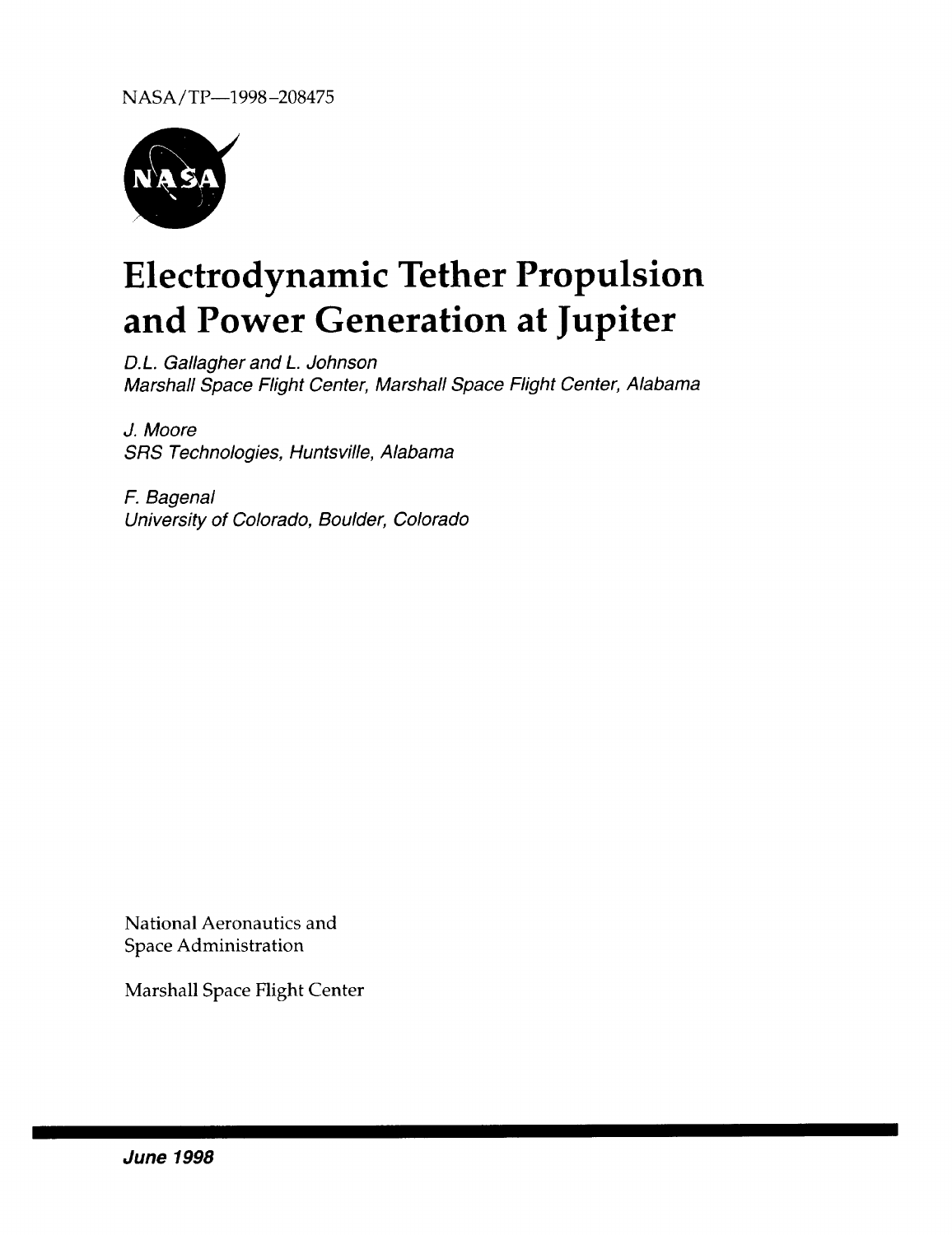Available from:

NASA Center for AeroSpace Information 800 Elkridge Landing Road Linthicum Heights, MD 21090-2934  $(301)$  621-0390

**National** Technical Information Service 5285 Port Royal Road Springfield, VA 22161 (703) 487-4650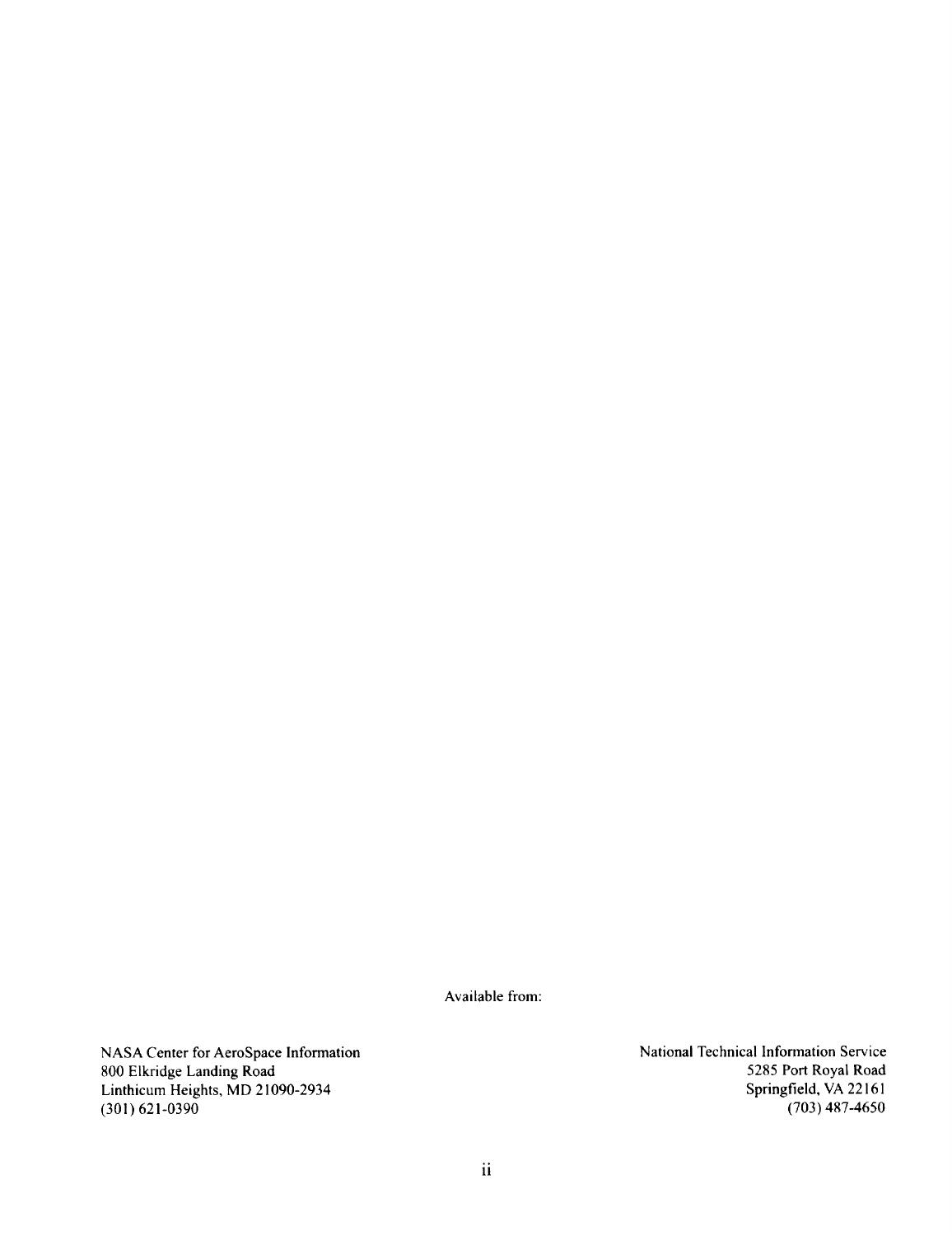# **TABLE OF CONTENTS**

| 1. |                                               |    |
|----|-----------------------------------------------|----|
| 2. |                                               |    |
| 3. |                                               |    |
| 4. |                                               |    |
| 5. |                                               |    |
| 6. | JOVIAN ELECTRODYNAMIC TETHER POWER GENERATION |    |
| 7. |                                               |    |
|    |                                               | 20 |
| 8. |                                               |    |
| 9. |                                               |    |
|    |                                               |    |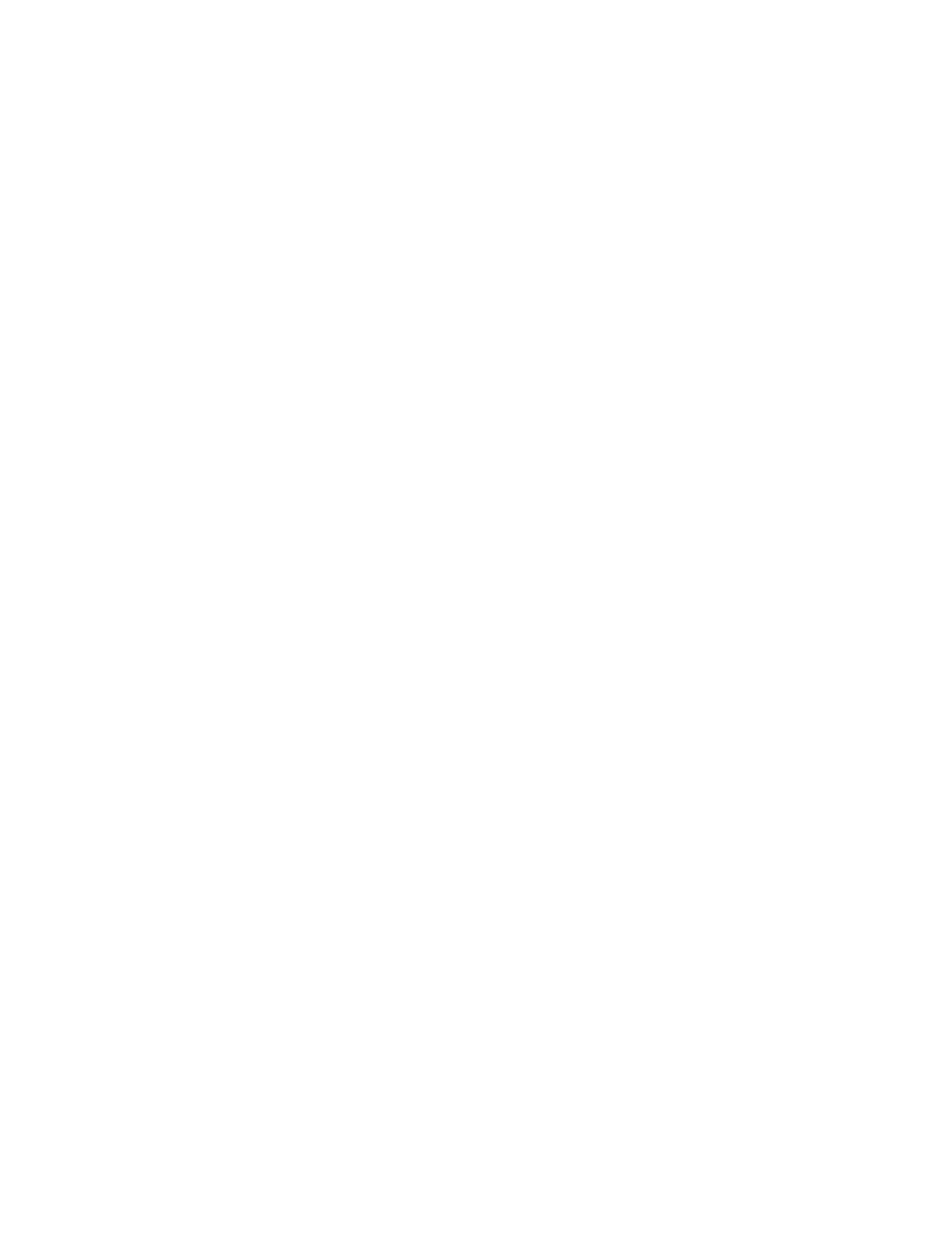# **LIST** OF **FIGURES**

| 1.  | Total electron density with constant density contours at 10, 100, 500, 1,000, 3,000, | $\overline{4}$ |
|-----|--------------------------------------------------------------------------------------|----------------|
| 2.  |                                                                                      | 5              |
| 3.  |                                                                                      | 6              |
| 4.  |                                                                                      | $\overline{7}$ |
| 5.  |                                                                                      | 9              |
| 6.  |                                                                                      | 10             |
| 7.  |                                                                                      | 13             |
| 8.  |                                                                                      | 13             |
| 9.  |                                                                                      | 14             |
| 10. |                                                                                      | 15             |
| 11. |                                                                                      | 16             |
| 12. |                                                                                      | 17             |
| 13. |                                                                                      | 18             |
| 14. |                                                                                      | 18             |
| 15. | A rotating spacecraft and tether system could be used to maintain tether tension     | 19             |
| 16. | The probability of survival for a single strand tether in near-Jovian space          | 20             |
| 17. | Artist's concept of an electrodynamic tether-augmented spacecraft at Jupiter         | 21             |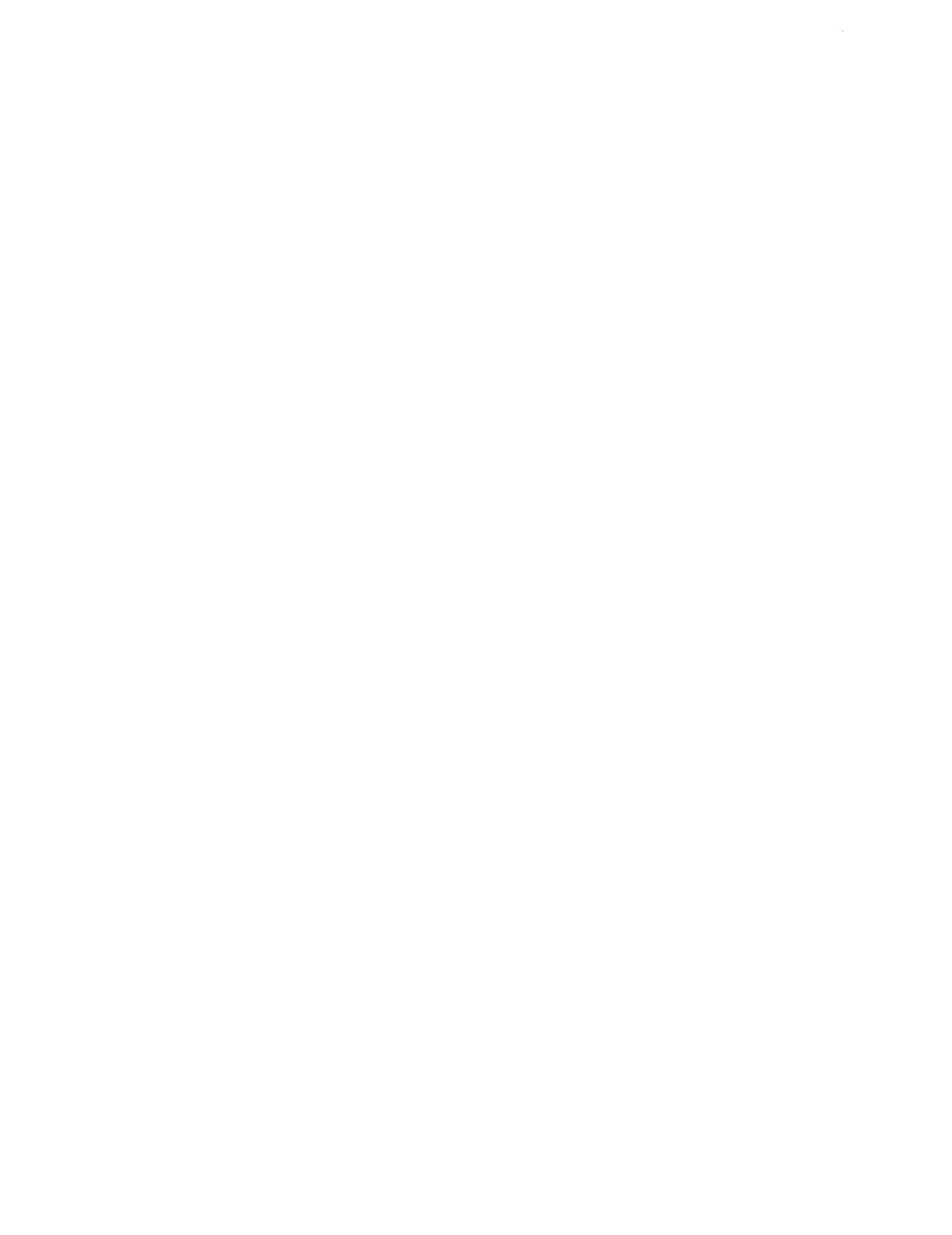#### TECHNICAL PUBLICATION

## **ELECTRODYNAMIC TETHER PROPULSION AND POWER GENERATION AT JUPITER**

#### **1.** INTRODUCTION

This report discusses the results of **a** study performed to evaluate the feasibility and merits of using an electrodynamic tether (EDT) for propulsion and power generation for a spacecraft in the Jovian system. The environment of the Jovian system has properties which are particularly favorable for utilization of an EDT. Specifically, the planet has a strong magnetic field and the mass of the planet dictates high orbital velocities which, when combined with the planet's rapid rotation rate, can produce very large relative velocities between the magnetic field and the spacecraft. In a circular orbit close to the planet, tether propulsive forces are found to be as high as 50 N and power levels as high as 1 MW.

Models were developed to simulate tether propulsion and power generation performance in the Jovian planetary environment. The simulation code was used to evaluate the use of an EDT for Jovian orbit insertion, orbital maneuvering once established in Jovian orbit, and spacecraft power generation. No attempt is made to optimize a tether design for a specific mission. Instead, the model was exercised in several generic scenarios intended to demonstrate the potential of an EDT for future engineering studies and mission planning. For all cases, the tether is assumed to be uninsulated and to have a 1-mm diameter. The length is specified as an input to the simulation and it is assumed that the tether is deployed radially.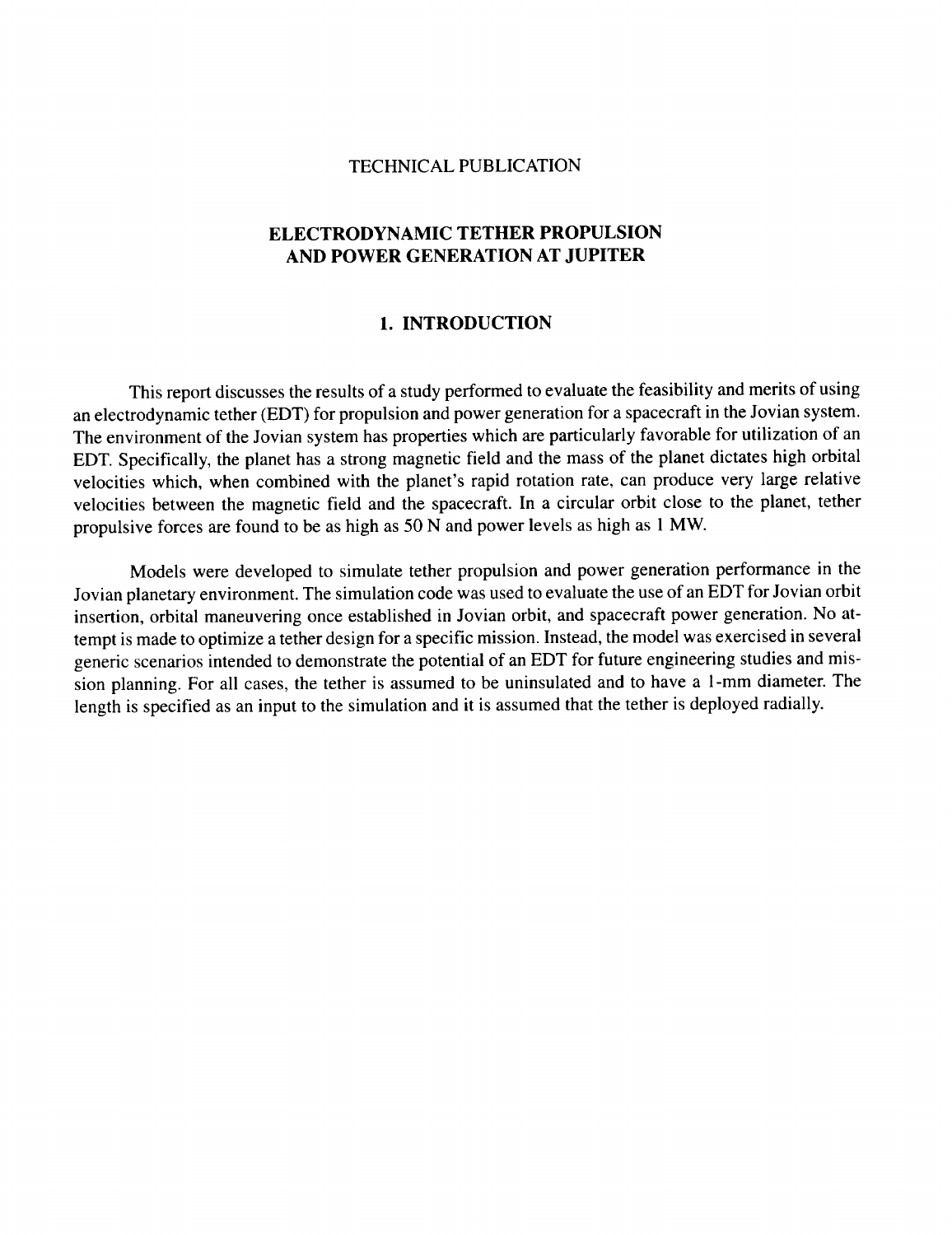#### **2. BACKGROUND**

In recent years, tethers have come to offer significant opportunities **in** many low-Earth orbit applications. Conducting and nonconducting tethers are being considered for electrical power and propulsion systems.<sup>1</sup> Conducting tethers or EDT's derive their properties as a result of the current flowing through a moving wire in a magnetic field and in the presence of a plasma or conducting medium. Tethers may be useful in any planetary system where there exists a magnetic field and a plasma through which current closure can occur.

But why Jupiter? The first inducement is the large Jovian magnetic field, much larger than that at the Earth. The real motivation, however, is the need for alternative power generation and propulsion techniques for future missions to Jupiter. Due to low solar luminosity, radioactive thermoelectric generators (RTG's) have been used for electrical power in all past deep space missions. The finite risk of releasing plutonium into the terrestrial environment may rule out RTG's on future missions. The possibility of using solar panels for electrical power generation has improved in recent years. Even with improvements in this technology, however, extended exposure to high levels of radiation in the Jovian system are expected to rapidly degrade the effectiveness of solar arrays. Extended operations in the Jovian system, or around any planet, also typically require use of an expendable propellant for orbital maneuvering. This may lead to high "wet" spacecraft mass at launch and/or limited lifetime on orbit. It is for these reasons, and because of the strong magnetic field and rapid planetary rotation, that electromagnetic tethers are being considered for use in the Jovian magnetosphere. Stion 3 reports the results of the assessment from a physics perspective. Stions 4-6 more specifically address the tether's use for spacecraft applications.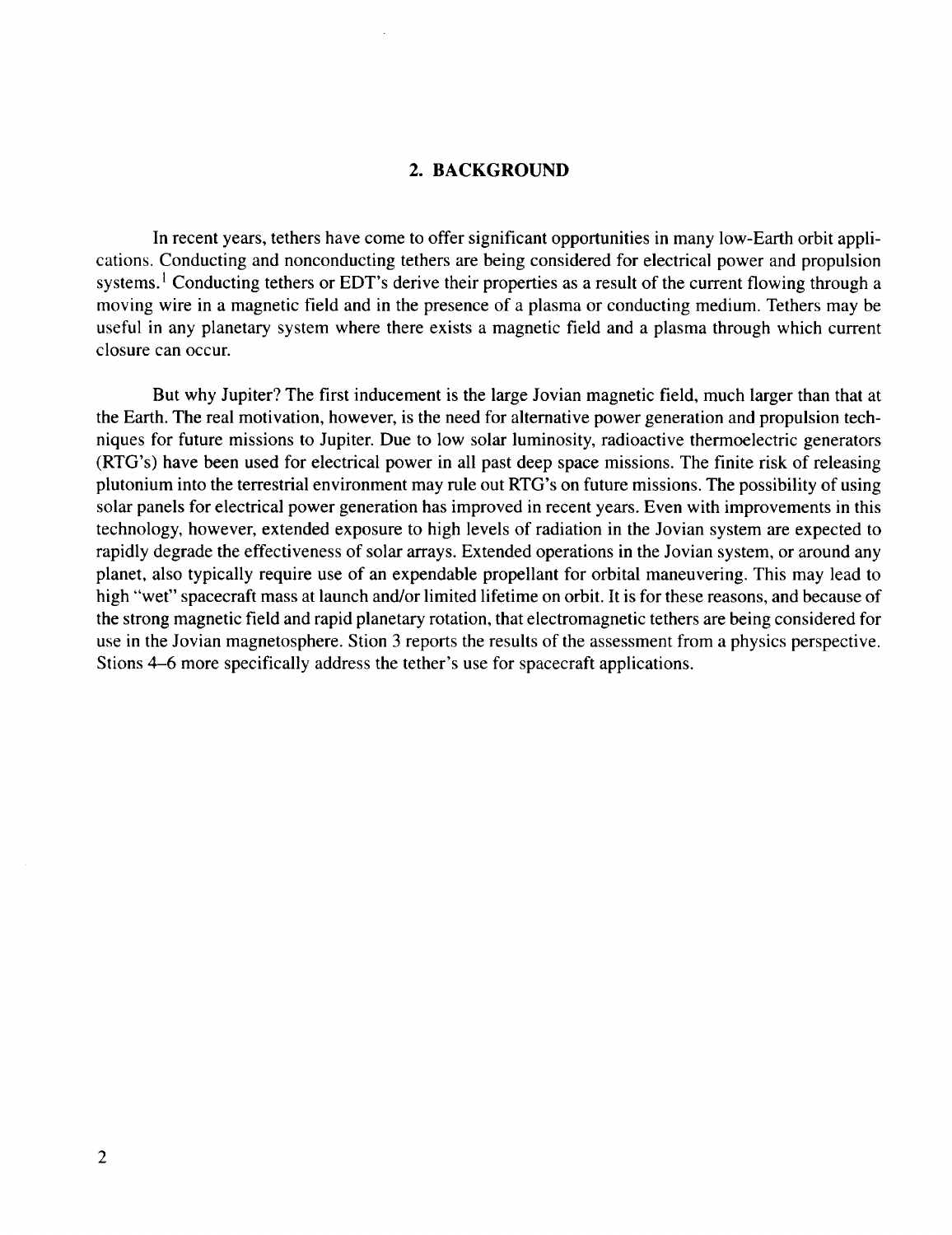#### **3. TETHER PHYSICS AT JUPITER**

This stion of the report discusses the initial results of **analyzing** the **performance** of **an** EDT **in** the Jovian planetary system. Tether modeling is based on results from the TSS-I R mission and the theories of Parker and Murphy<sup>2</sup> and Sanmartin.<sup>3</sup> The computed tether performance represents maximum limiting current and resulting power estimates. The Jovian magnetic field model is obtained from Khurana, **4** consisting of the Goddard Space Flight Center (GSFC)  $O<sub>6</sub>$  internal field model, and an Euler potential formulation for the external field. The plasma density model is a simplified version of that presented by Bagenal<sup>5</sup> and consists of a spherically symmetric distribution, plus an Io toms. The results also depend on several assumptions. The electron temperature, which is used to estimate the thermal current to the tether is assumed to be 10 eV. Inside of 5 Jovian radii (Rj), the electron temperature is only **a** few electron volts and outside of this distance, it is 10-50 eV. This means the estimated current will be somewhat high inside this distance, and low outside this distance. Tether current varies with the square root of the thermal electron temperature, therefore, it is not tremendously sensitive to it. A tether length of 10 km has been assumed, along with a cylindrical tether of l-mm diameter.

The analysis of EDT performance is accomplished in two coordinate systems. One is the System III (1965) coordinate system, which rotates with the Jovian magnetic field. Both the magnetic field and density models are defined in this coordinate system. The sond is an inertial coordinate system, where the z axis is along the planetary spin axis. Due to the preliminary nature of this study, no effort has been made to orient the x axis of this inertial coordinate system toward the first point of Aries or any other inertial reference point. All results are shown graphically in the x-z plane of this work's inertial coordinate system. Each of the displays extend  $\pm 8$  R<sub>i</sub> along the x and z axes and show constant level contours of various quantities.

Figure 1 shows total electron density with constant density contours at 10, 100, 500, 1,000, 3,000, and  $6,000 \text{ cm}^{-3}$ . It is made up of three components: inside the Io torus, the Io torus, and outside the torus. Inside and outside the torus, the density falls off exponentially. Inside the torus, the density is derived from linear interpolations of a measured radial profile. The torus falls off exponentially away from the magnetic equator.

Induced tether current will depend upon the speed with which the tether moves through the Jovian magnetic field. That speed will depend on spacecraft motion around the planet,  $\vec{v}_{sc}$ , and planetary rotation,  $\vec{v}_i$ . For the purpose of initially exploring tether behavior, the spacecraft motion is assumed to result from a circular orbit at each radial distance and latitude where the calculations are made:

$$
\vec{v}_{sc} = \left(\frac{GM_J}{r}\right)^{\frac{1}{2}} \left(-\sin(\theta)\hat{\theta} + \cos(\theta)\hat{\phi}\right) , \qquad (1)
$$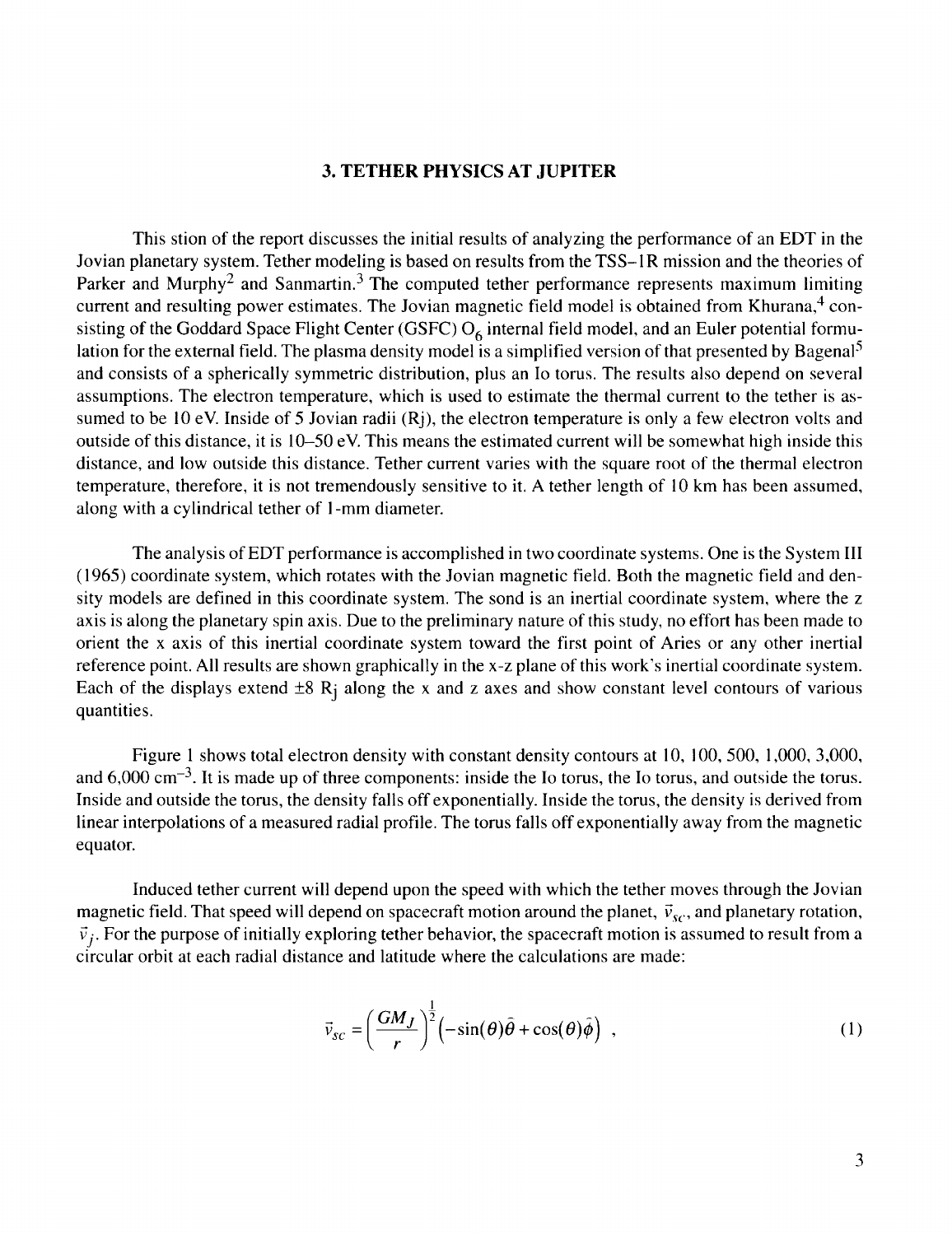where  $\theta$  is the latitude and  $\phi$  is the longitude. This velocity is added to the velocity of a stationary location relative to planetary rotation, given by



$$
\vec{v}_j = -1.7585 \cdot 10^{-4} \cdot r \cos(\theta) \hat{\phi} \quad . \tag{2}
$$

Figure 1. Total electron density with constant density contours at 10, 100, 500, 1,000, 3,000, and 6,000 cm<sup>-3</sup>.

Jupiter is assumed to rotate with a period of 9 hr 55 min 29.70333 s. The resulting speed of the spacecraft relative to the planetary magnetic field,  $\vec{v}_{rel}$ , which is the sum of spacecraft speed and planetary rotation, is plotted in figure 2. Constant velocity contours are shown for 1, 2, 4, 6, 8, 10, 20, and 40 km/s

$$
\vec{v}_{rel} = \vec{v}_{sc} + \vec{v}_j \tag{3}
$$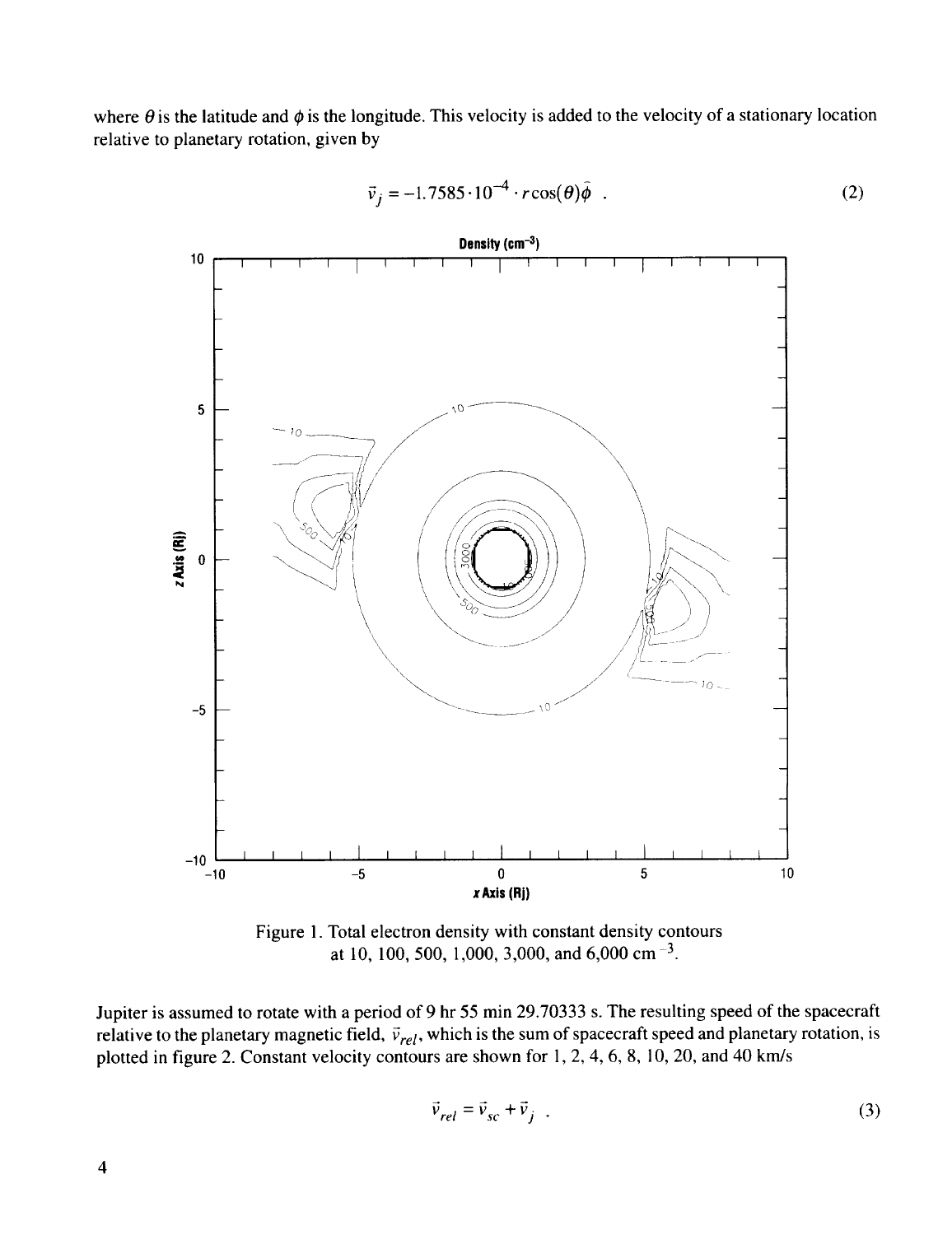

Figure 2. Spacecraft speed relative to the Jovian magnetic field.

You can see that for most locations, the planetary rotation dominates the plotted speed, i.e., it increases with increasing distance. Close to the planet, the orbital spacecraft speed begins to dominate over the planetary rotation. At 90 degrees, the planetary motion is not a factor, leaving only the orbital motion to contribute to induced electromagnetic force (EMF) in the tether.

Figure 3 shows induced EMF in the 10-km tether. Contours are shown for  $-50$ ,  $-10$ ,  $-1$ ,  $-0.1$ , 0.1, 1, and 10 kV values. Induced voltage depends upon the tether length,  $\vec{l}$ , the velocity relative to the magnetic field,  $\vec{v}_{rel}$ , and the vector magnetic field,  $\vec{B}$ 

$$
V = \vec{l} \cdot \vec{v}_{rel} \times \vec{B} \tag{4}
$$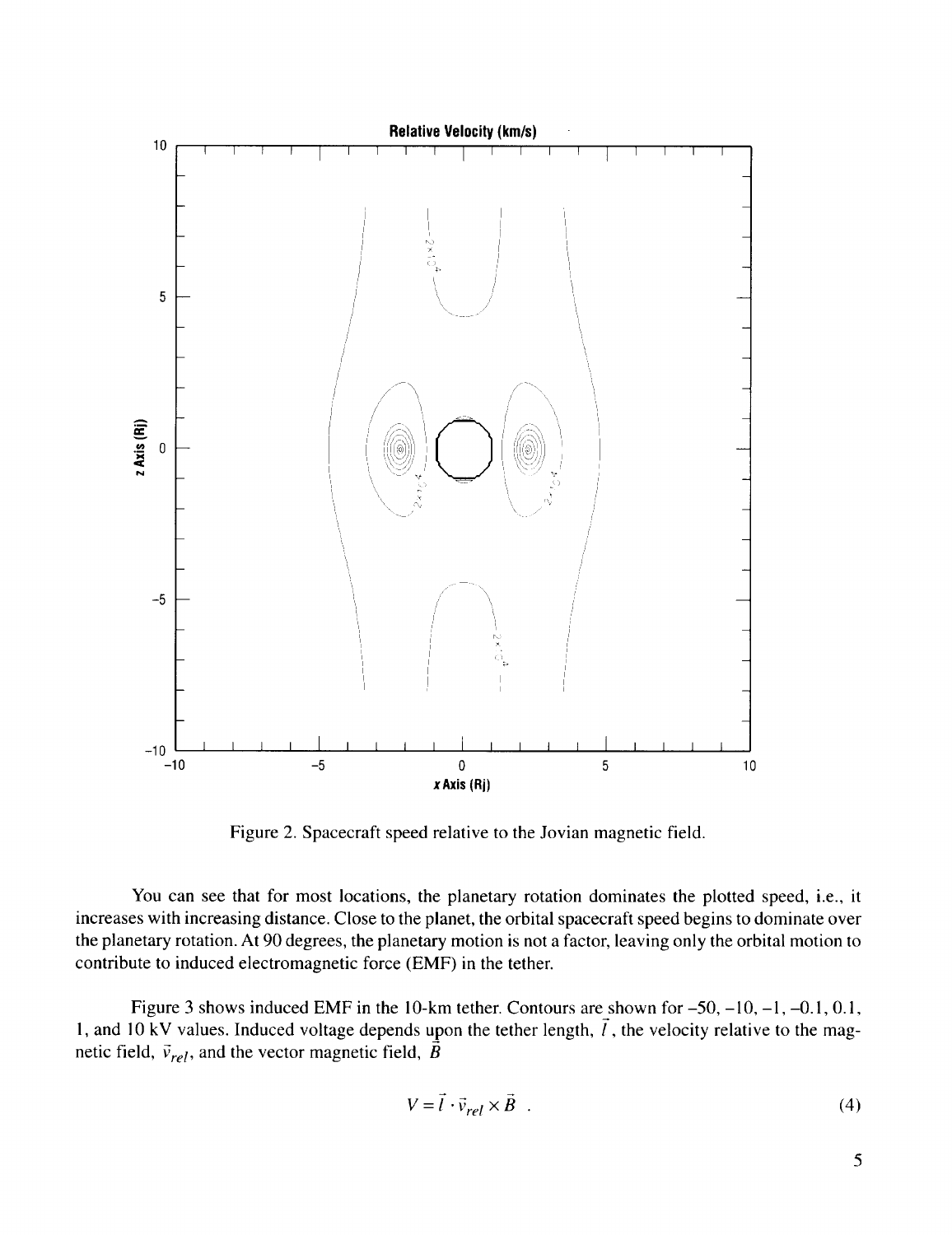

Figure 3. Induced EMF in a 10-km tether at Jupiter.

Tether current is plotted in figure 4. Here, contours are shown for 0.1,0.5, 1, 5, 10, and 20 A. Based on Parker and Murphy,<sup> $2$ </sup> current into a conductor in a magnetic field is equal to the thermal current,  $I_o$ , times a factor. The factor is a function of induced voltage, *V;* the area of the conducting surface, *a,* and the magnetic field strength, *B.* The thermal current is a function of the cross-stional area of the conducting surface and the component of the thermal current density along the magnetic field. Thermal current density,  $j_o$ , is a function of the density,  $n_e$ , the mean thermal electron velocity,  $v_{Te}$ , and the charge of an electron, *e,*

$$
j_o = \frac{en_e v_{T_e}}{4} \tag{5}
$$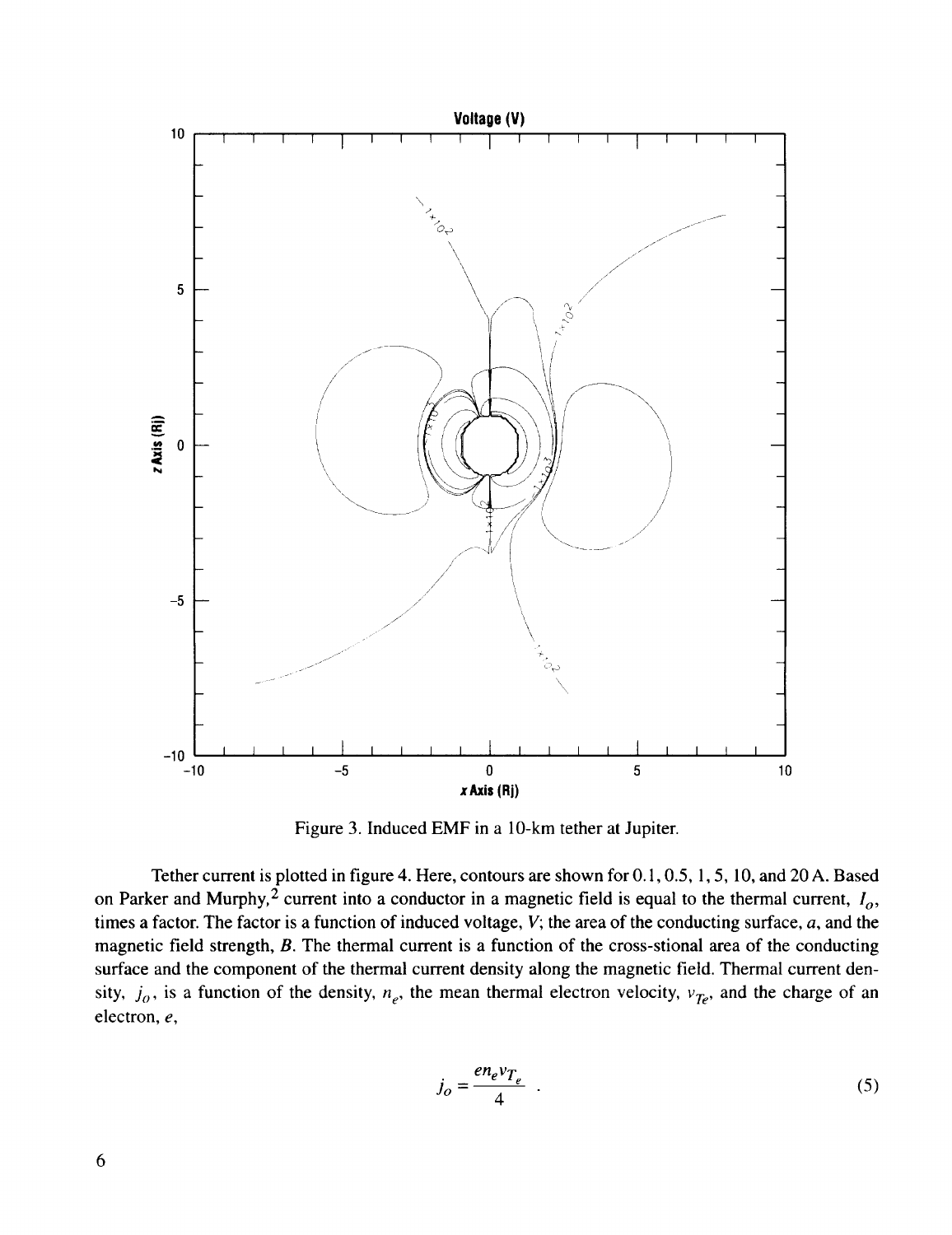

Figure 4. Tether current contours for 0.1, 0.5, 1, 5, 10, and 20 A.

The component of the current density along the magnetic field is obtained by taking one-fourth of the total thermal current density. The area of the conducting surface is taken to be the area of the tether projected onto a plane transverse to the magnetic field

$$
a = d \cdot l \cdot \sin(\alpha) \quad , \tag{6}
$$

where *d* is the diameter of the tether (0.001 m), *l* is the tether length ( $10<sup>4</sup>$  m), and  $\alpha$  is the angle between the radial tether and the vector magnetic field. This angle is obtained from

$$
\alpha = \cos^{-1}\left(\frac{B_r}{B}\right) \tag{7}
$$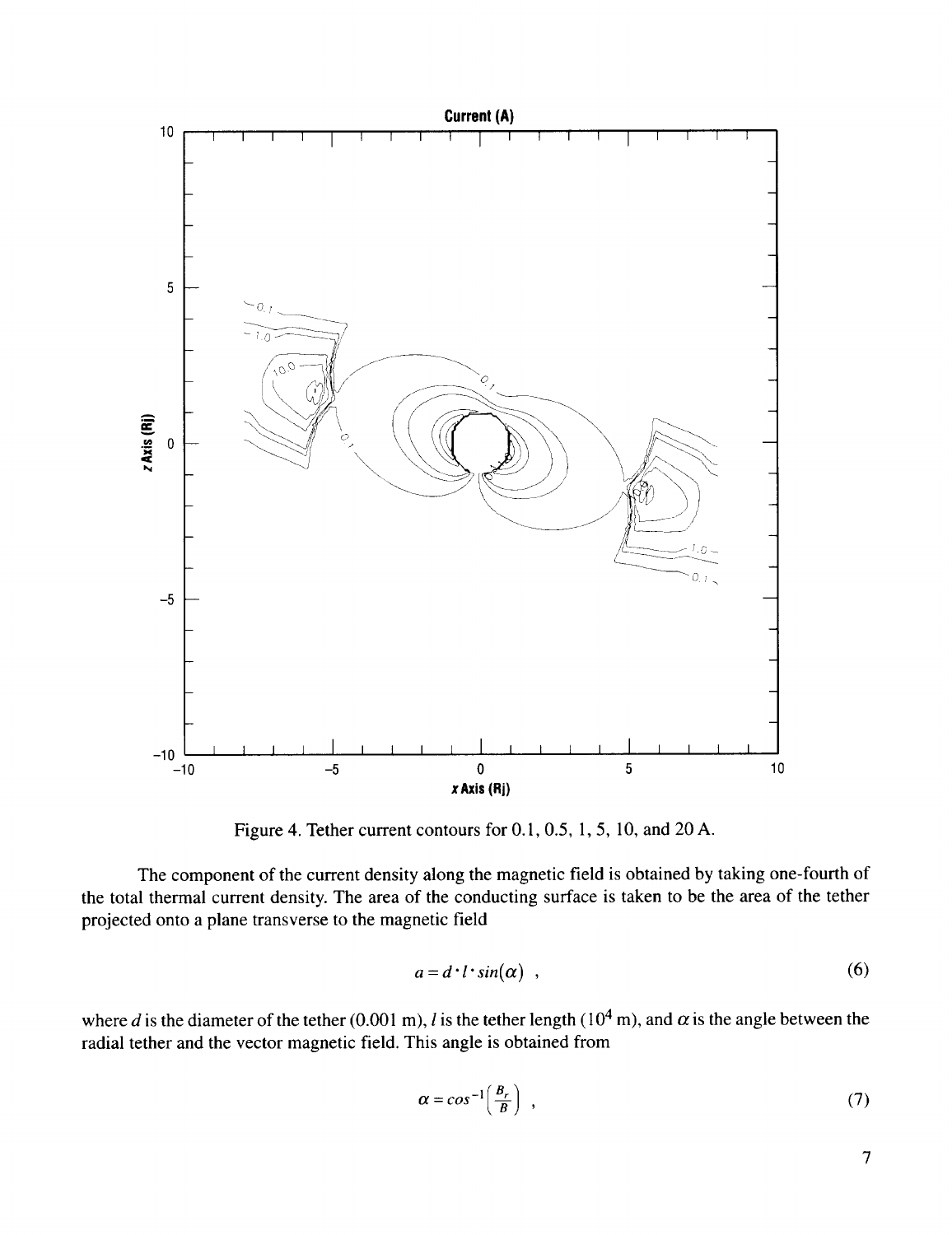where  $B<sub>r</sub>$  is the radial component of the Jovian magnetic field. The thermal current is multiplied by a factor of 2 to take into account the collection of current from both the parallel and antiparallel directions along the magnetic field

$$
I_o = 2 \cdot a \cdot j_o \tag{8}
$$

Finally, the current is multiplied by factors of 2.5 and 30. The limiting current into a tether was found to be a factor of 2–3 times greater than Parker and Murphy<sup>2</sup> in the TSS and TSS–1R missions, which is the source of the first factor. The sond factor results from the analysis of bare tether performance, which is thought to enhance the current collection by a factor of at least 30 over the spherical end-collector used in the TSS and TSS-1R missions<sup>6</sup>

$$
I = 75I_o \left( 1 + \left[ 4.56 \times 10^{-3} \frac{V(volts)}{a^2 \left( meters^4\right) B^2 \left(gauss^2\right)} \right] \right) \tag{9}
$$

The force,  $\vec{F}$ , a current-carrying tether would experience is shown in figure 5, with contours at 0.01, 0.05, 0.1, 0.5, 1, 5, 10, 25, and 50 N. The force is obtained from the tether length, *l*; current,  $\vec{l}$ ; and the magnetic field,  $\vec{B}$ ,

$$
\vec{F} = l\vec{l} \times \vec{B} \tag{10}
$$

Figure 6 shows the power developed in a current-carrying tether. *Contours* are drawn for even decades from 1 W to l0 MW. Power is simply obtained from the product of the induced EMF and the current

$$
P = V \cdot I \tag{11}
$$

The orbital distance of Europa puts it beyond the distance treated in this report; however, it is clear that tether performance will be limited at that distance unless plasma density is enhanced locally by the presence of a Europa atmosphere.<sup>7</sup>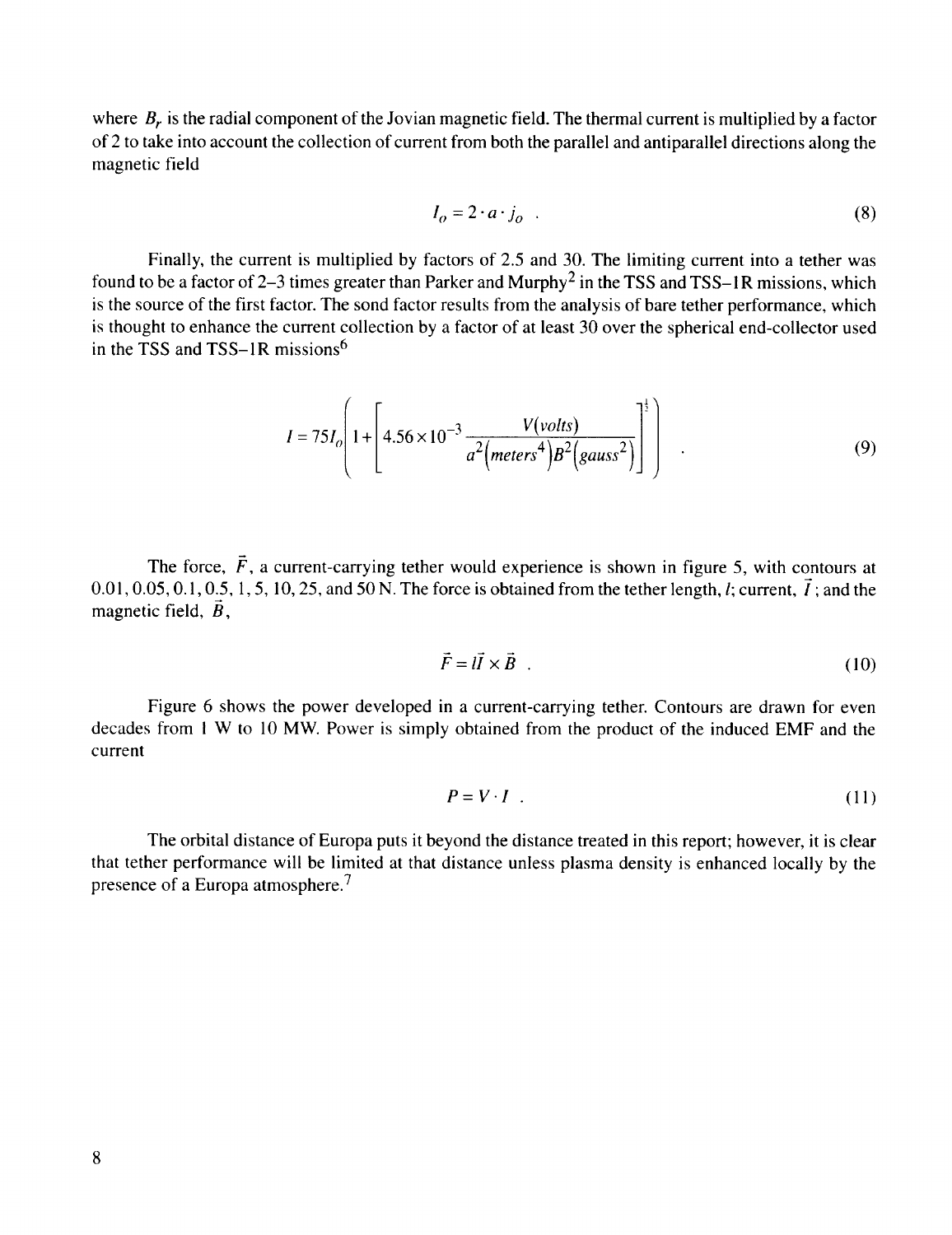

Figure 5. Force experienced by the tether.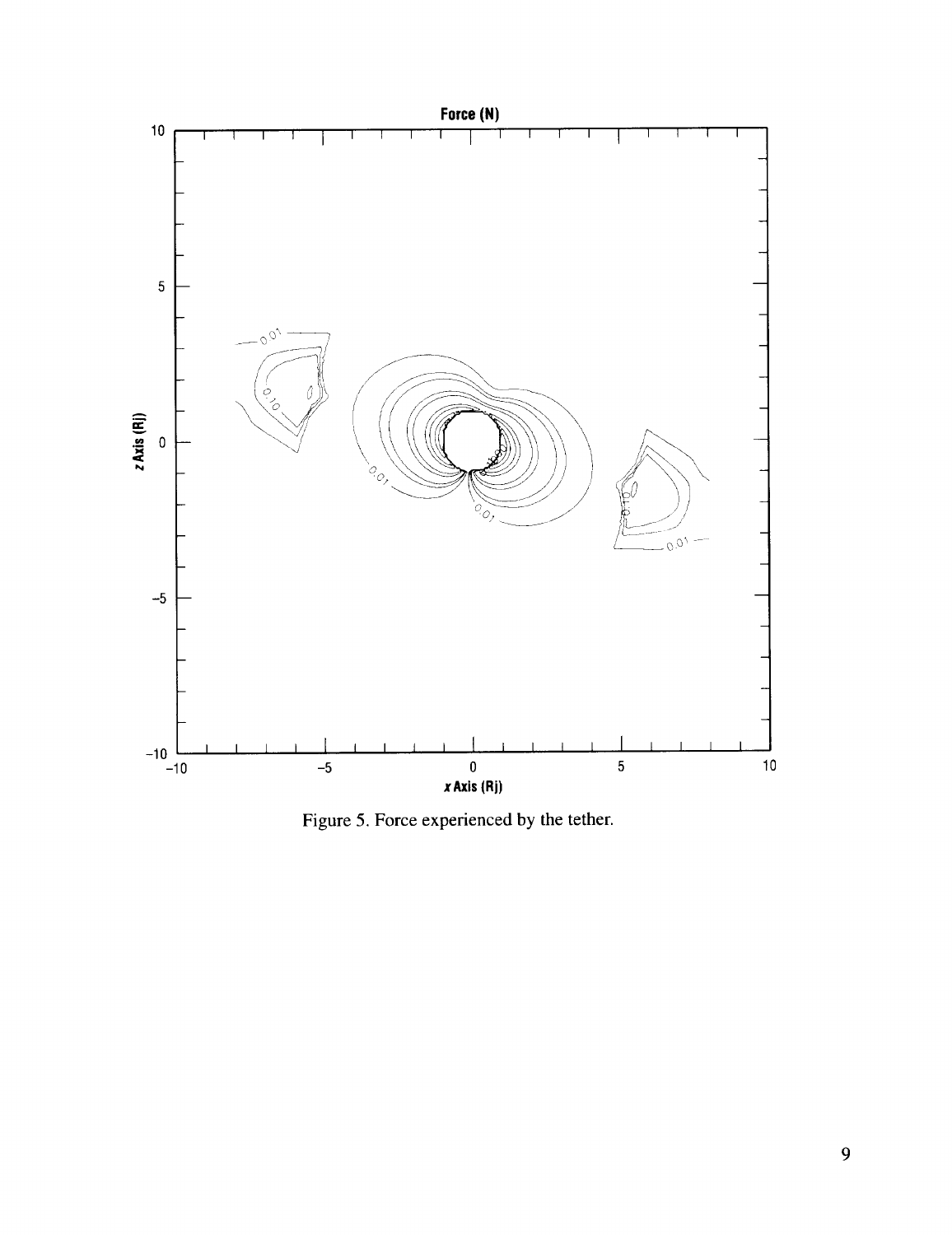

Figure 6. Total power developed in the tether.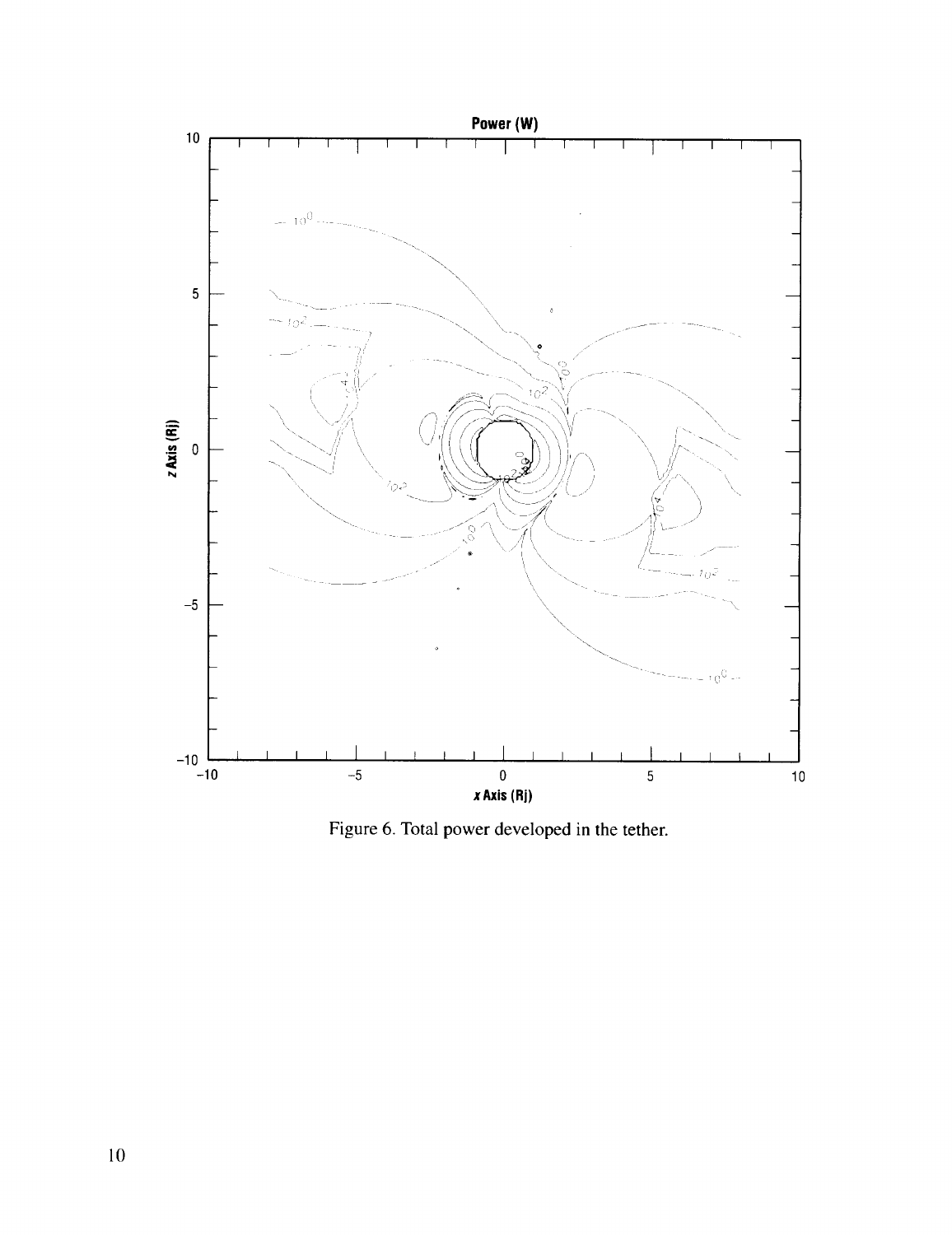#### 4. **TETHER PROPULSION AND POWER MODEL**

**The** simulation developed for this study consists of a fifth-order, 3 degrees of freedom spacecraft trajectory model coupled with an EDT model. The trajectory model propagates the spacecraft's state, from user-specified initial conditions, by solving the two-body equations of motion in the following form:

$$
d^2\mathbf{r} / dt^2 = -m\mathbf{r} / r^3 + \mathbf{a}_t , \qquad (12)
$$

where

 $r =$  spacecraft position vector  $m =$  gravitational constant  $t =$  time  $a_t$  = acceleration caused by tether forces.

The position and acceleration vectors are specified in a Cartesian inertial coordinate system. The model uses a fifth-order Runge-Kutta algorithm with automatic stepsize control to integrate the equations of motion. At each time step, the trajectory code passes the current state vector  $(x, y, z, Vx, Vy, Vz, t)$  to the tether model. The tether model then calculates the electrodynamic voltage, current, and force vector resulting from the motion of the conducting tether relative to the Jovian magnetosphere. The force vector is passed back to the trajectory model and used to calculate  $a_t$  in equation (1) by dividing by the mass of the spacecraft. The simulation continues over the user-specified time period. Spacecraft position and velocity are output at user-specified time increments as are tether performance parameters including tether propulsive forces, current, and voltage.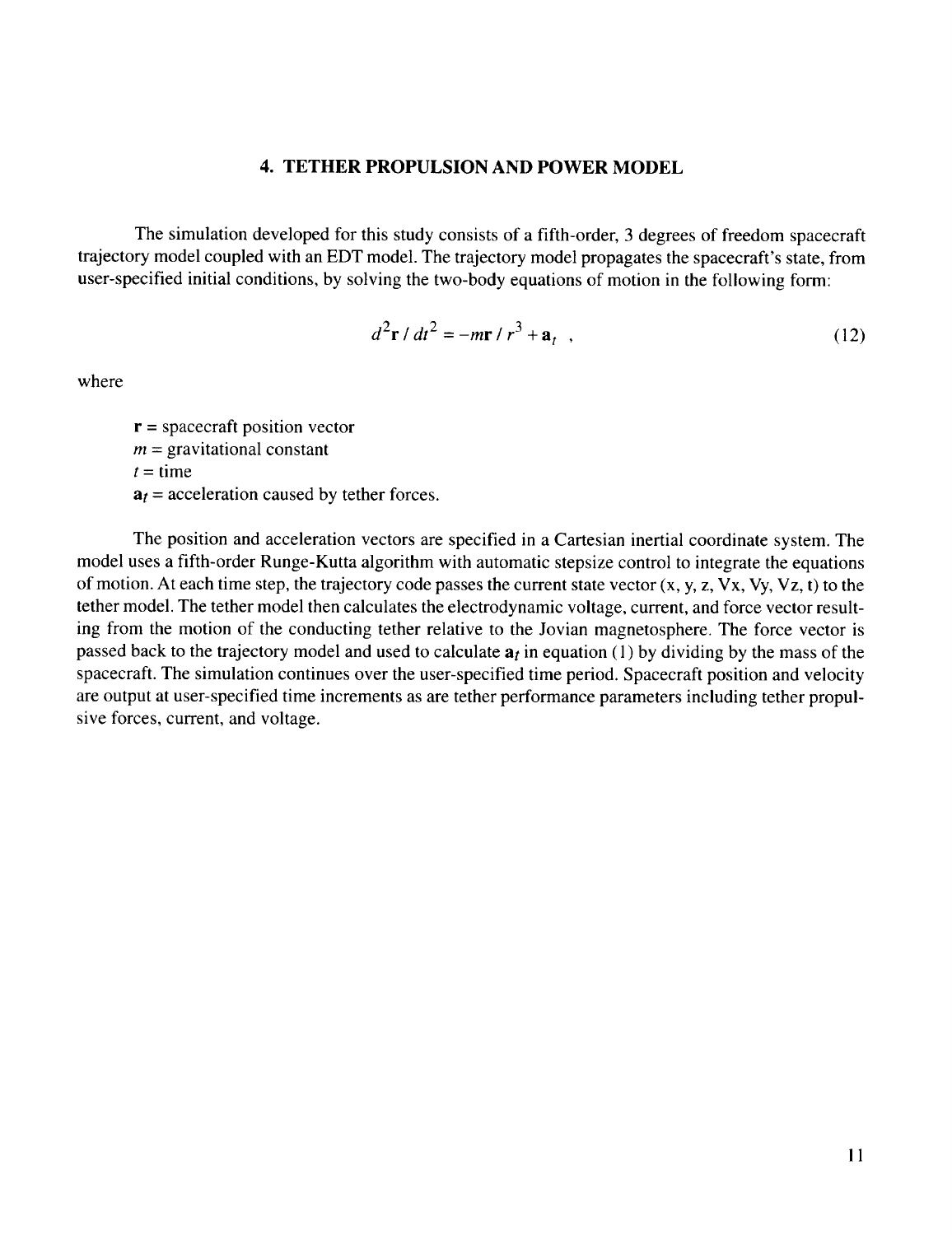#### **5. JOVIAN CAPTURE ANALYSIS**

The tether simulation was **initially** used to evaluate the feasibility of using **an** EDT as an **alternative** to chemical propulsion or aerobraking for initial Jovian orbit insertion (JOI) of an interplanetary spacecraft. The use of a tether for this function is particularly appealing because of the large percentage of spacecraft mass required to perform this maneuver when using conventional propulsion systems. Additionally, the tether has the potential to be used for on-orbit maneuvering and/or power generation once the capture maneuver is completed. Thus, the weight of the tether can be traded against multiple systems of the spacecraft.

For the purpose of this study, it was necessary to make some assumptions regarding the spacecraft and mission. Typical spacecraft size and orbital requirements were evaluated by reviewing the requirements outlined in the "Jupiter Close Polar Orbiters: Preliminary Mission Studies"8 report. This report provides preliminary mission planning for two missions involving spacecraft in polar orbits around Jupiter. The proposed missions are the Radio Science Observer and the Auroral Observer. The first mission utilizes an orbit with perijove of 1.01 Rj and a period of 100 days. The sond mission utilizes an orbit with perijove of 1.05 Rj and a period of 5 days. The spacecraft mass was assumed to be 340 kg, which is consistent with the proposed polar orbiter spacecraft. It was assumed that the spacecraft would be launched in the low energy launch opportunity occurring in 2006. On arrival at Jupiter, the spacecraft has a predicted hyperbolic excess velocity of 6.854 km/s.

For the capture **analysis,** the simulation code was used to evaluate the feasibility of **capturing** a spacecraft from an Earth-Jupiter transfer orbit directly into a 1.05 Rj perijove by a 100-day orbit. The constraint for a polar orbit was not enforced in order to allow the spacecraft to utilize the maximum benefit from the rotation of the planet's magnetosphere. The arrival trajectory was targeted to enter a retrograde equatorial orbit. The simulation was initialized by specifying the initial conditions of the spacecraft on a point along the hyperbolic approach trajectory inbound toward the planet. Tether length was varied parametrically and the resulting orbits were evaluated. It was found that the desired orbit could be established using a tether length of 11.009 km (subject to the previously stated assumptions; bare wire tether, radially deployed, l-mm diameter). Figure 7 shows the footprint of the spacecraft's trajectory. The simulation begins with the spacecraft at a distance of 6 Rj from the planet's center on the hyperbolic approach trajectory. As the spacecraft approaches, the planet tether forces increase, decelerating it. The simulation is continued for  $8.64 \times 106$  s (100 days). Figure 7 shows that the spacecraft is captured into the desired elliptic orbit. The propulsive force generated by the tether during the capture maneuver is illustrated in figure 8. The figure shows that the tether force is applied over a short period of time during the initial flyby. The tether force drops off rapidly once the spacecraft is more than approximately 2.5 Rj from the planet's center. Once the tether approaches the planet, the tether force builds rapidly to a peak of 107 N and then drops rapidly as the spacecraft moves away from the planet.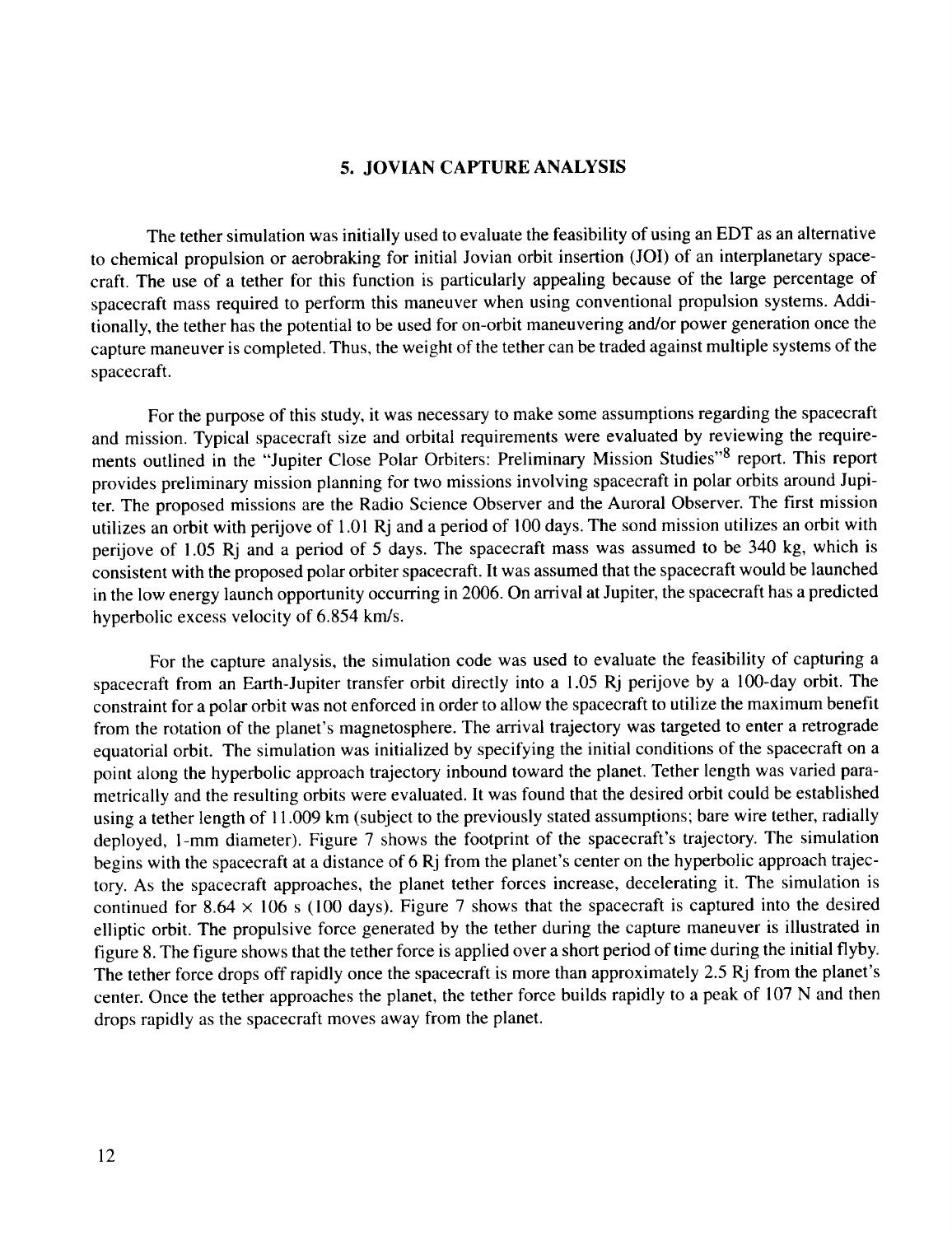

Figure 7. Orbit footprint for Jovian orbit capture with 11.009-km bare-wire tether.



Figure 8. Tether propulsive force magnitude during capture maneuver.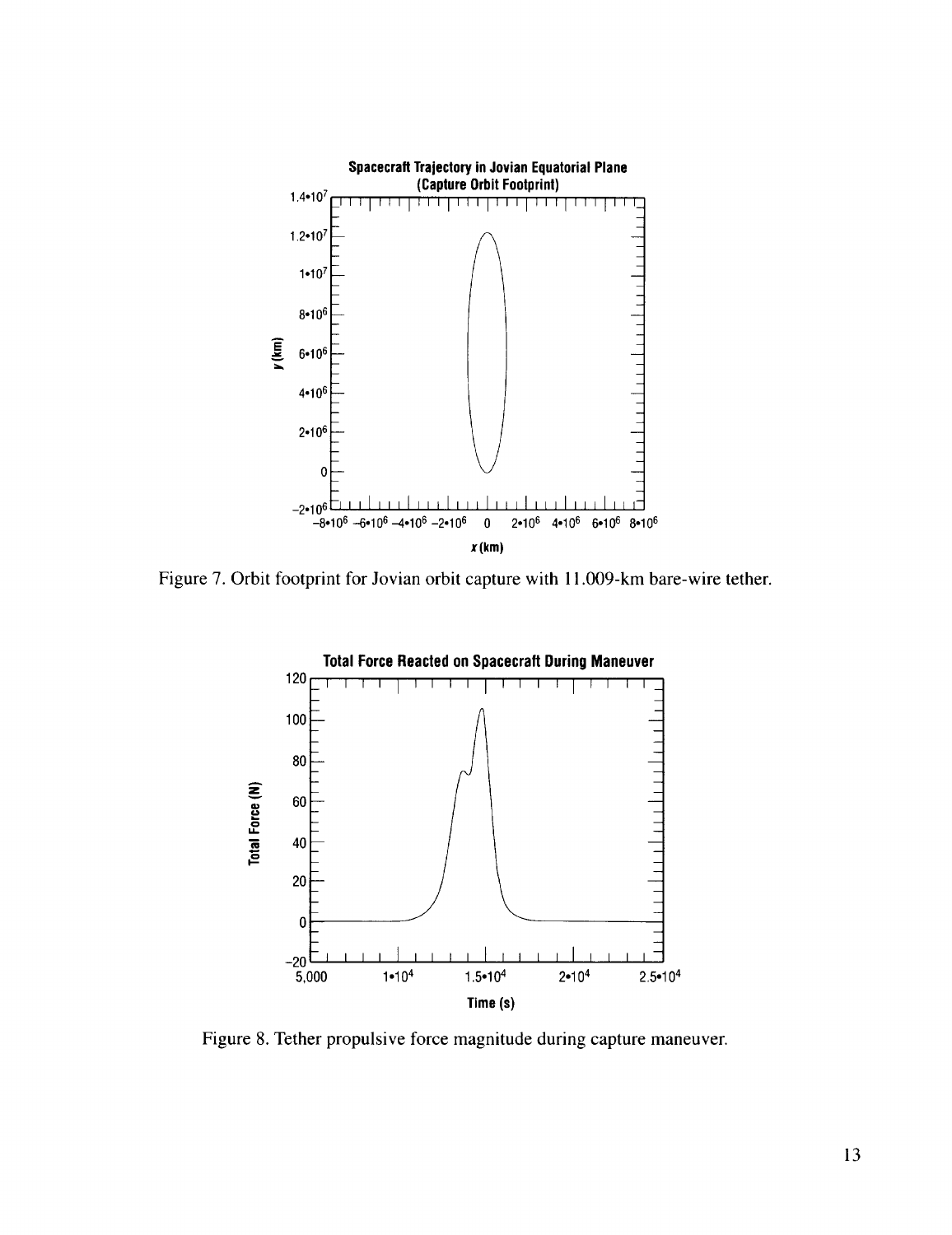Tether voltage and current during the encounter are shown in figure 9. The voltage peaks at approximately 290,000 V and the current peaks at 26.5 A. The peak power generation during the encounter is approximately 6.6 MW. These current and power levels exceed the power-carrying capabilities of reasonably sized (diameter) tethers constructed of conventional materials. Additionally, the large propulsive forces generated by the tether would preclude gravity-gradient stabilization of the tether, which is implied by the assumed radial orientation of the tether. A first-order estimate of tether tension required for stability in this fly-by encounter is 130 N. These results indicate that based on the physics-orbit capture, using a tether is possible; however, it seems that engineering problems would probably preclude the use of a tether for orbit capture in most mission scenarios. It may be possible to reduce the peak forces and power somewhat by targeting for a higher perijove radius which would increase the fly-by time and reduce the peak electron density during the encounter. Additional analysis is required to fully investigate this possibility. The tether stability problem could probably be addressed by designing the spacecraft for spin stabilization by splitting the spacecraft mass into two endmasses and spinning the system to produce tension. Practical solutions to the high power levels have not been readily identified. However, it should be noted that it might be possible to justify the weight of a tether system engineered for these power levels if the spacecraft had a requirement for a very large power supply.



Figure 9. Tether current and voltage during capture maneuver.

Some additional interesting observations resulted from the capture analysis. It was noted that, if the power produced during the fly-by could be captured with some form of rapid charge rate device and then utilized at a lower discharge rate, an average power of 1,731 W could be supplied to the spacecraft during the 100-day initial orbit period. It was also noted that a tether sized for orbit capture would have significant orbital maneuvering and power generation capabilities for use in subsequent orbits. Figure 10 shows the capability of the capture tether ( 11.009 km ) to circularize the spacecraft (340 kg) orbit after the initial flyby. The orbit can be circularized to a radius of 1.05 Rj approximately 120 days after the initial fly-by with no propellant required for circularizing.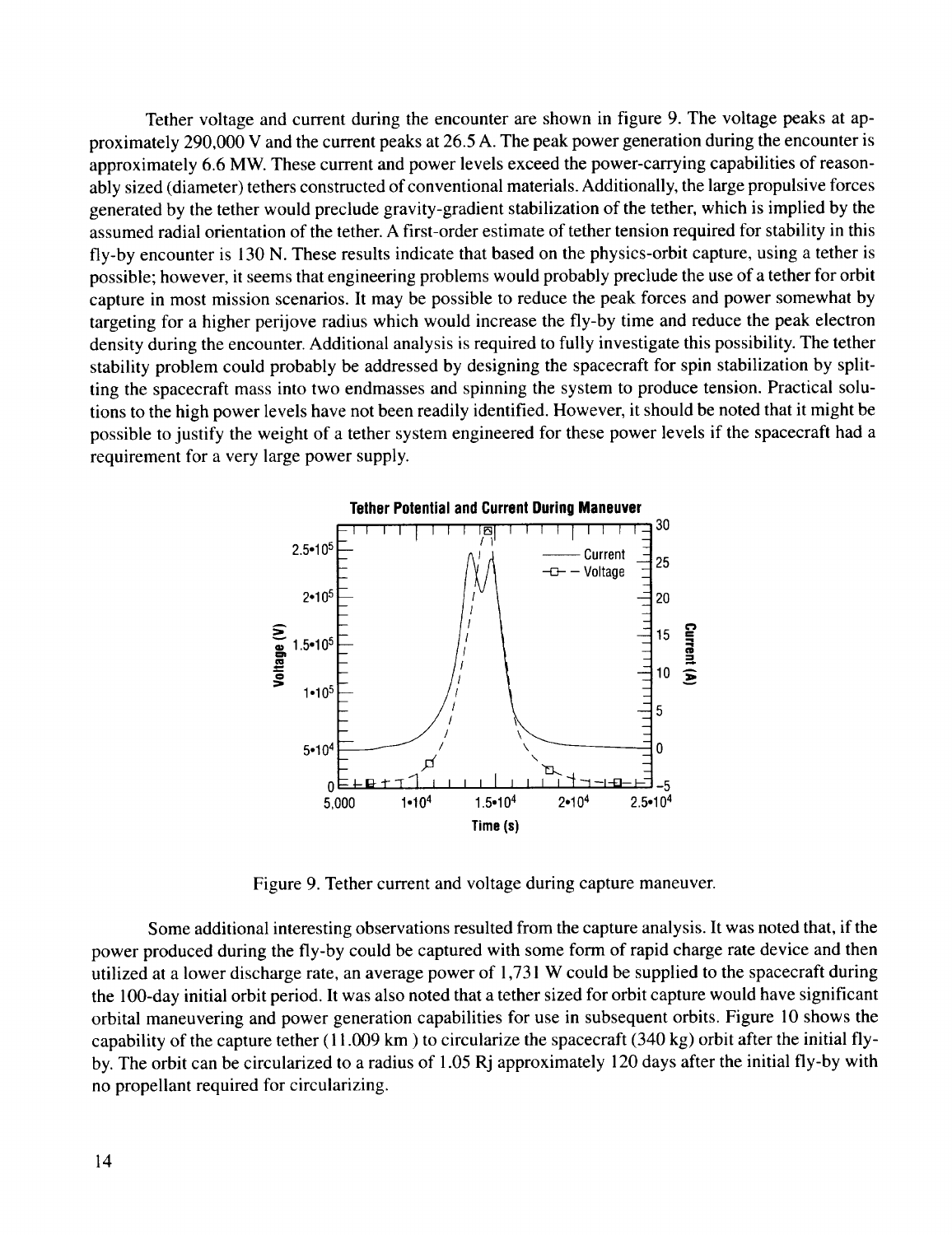

Figure 10. Orbit circularization using capture tether.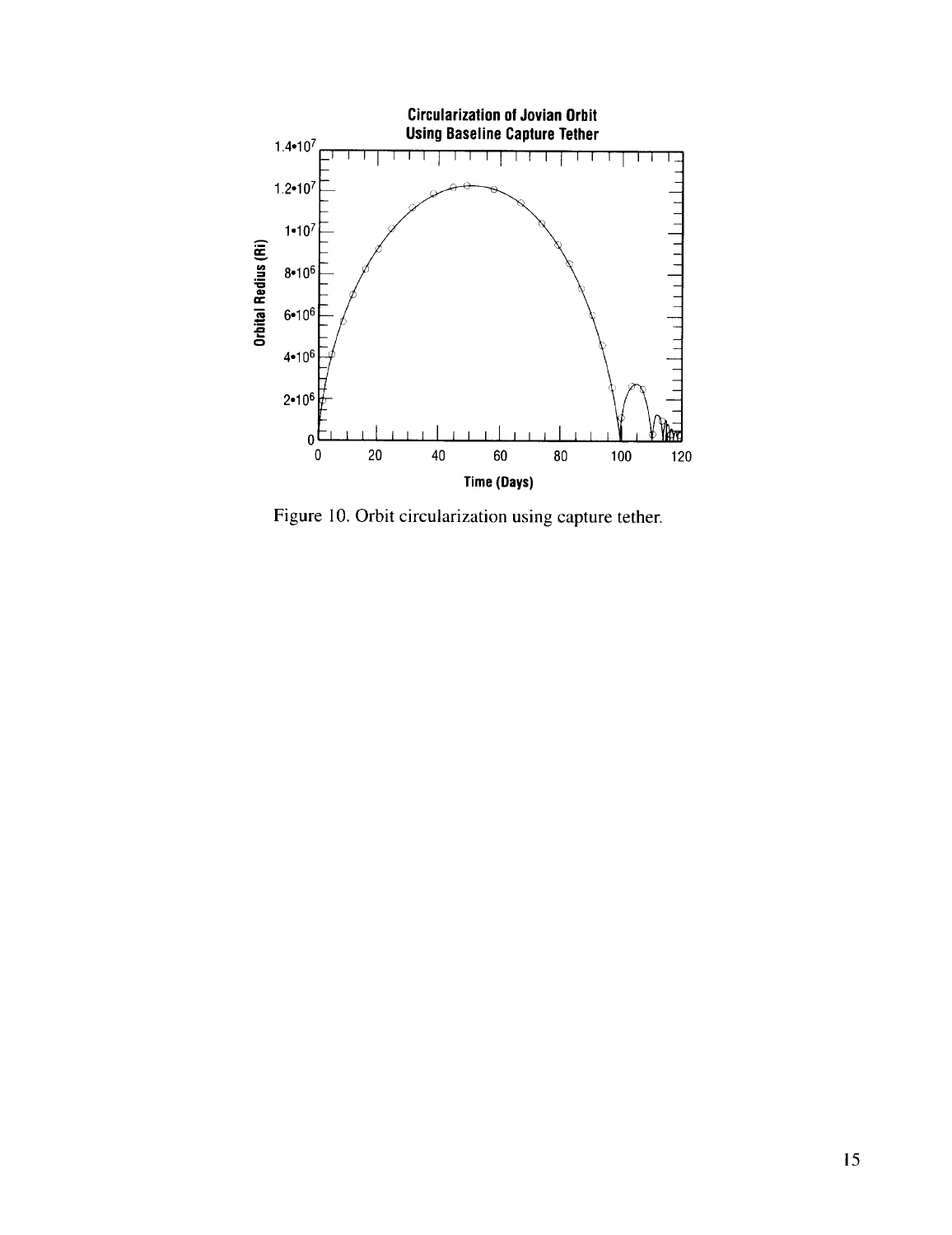## **6. JOVIAN ELECTRODYNAMIC TETHER POWER GENERATION AND MANEUVERING CAPABILITY**

The Jovian tether model was also used to investigate the use of EDT's for power generation **and** orbital maneuvering once established in a specified Jovian orbit. A tether was sized to address the power requirements of a mission similar to the Radio Science Observer. The spacecraft was modeled in a polar orbit with a 1.01 Rj perijove and 5-day period. A tether was sized to provide a time-averaged power supply of 180 W over the 5-day orbit (21,600 Whr/orbit). It was determined that a 4.75-km  $\times$  1-mm tether could meet this requirement. The elliptic orbit and low perijove radius of this orbit result in an impulsive power generation profile with a high rate and short period similar to the profiles shown for the capture maneuver. However, the shorter tether length required for this application results in much more manageable peak power levels. The peak power generation rate for the tether described above is 140 kW. Storage of the power for use over the entire orbit would require a high charge rate storage device. Figure 11 shows the time-averaged power generation capability of the tether described above for various different orbit inclinations. The power generation capability of the tether increases significantly as the orbit inclination is varied from polar to retrograde equatorial. The figure demonstrates that a much shorter (<4.75 km) tether could be used to meet the spacecraft power requirements for other orbital inclinations.



Figure 11. Power generation capability for 5-day elliptic orbit.

The sensitivity of power generation to orbit inclination is primarily a function of the orientation of the tether (radial) with respect to the planet's magnetic field. It was noted that if the tether was spin stabilized it would be possible to orient the tether in any inertial plane desired. In that case, it might be possible to meet the spacecraft power requirement with a tether much shorter than indicated by this analysis.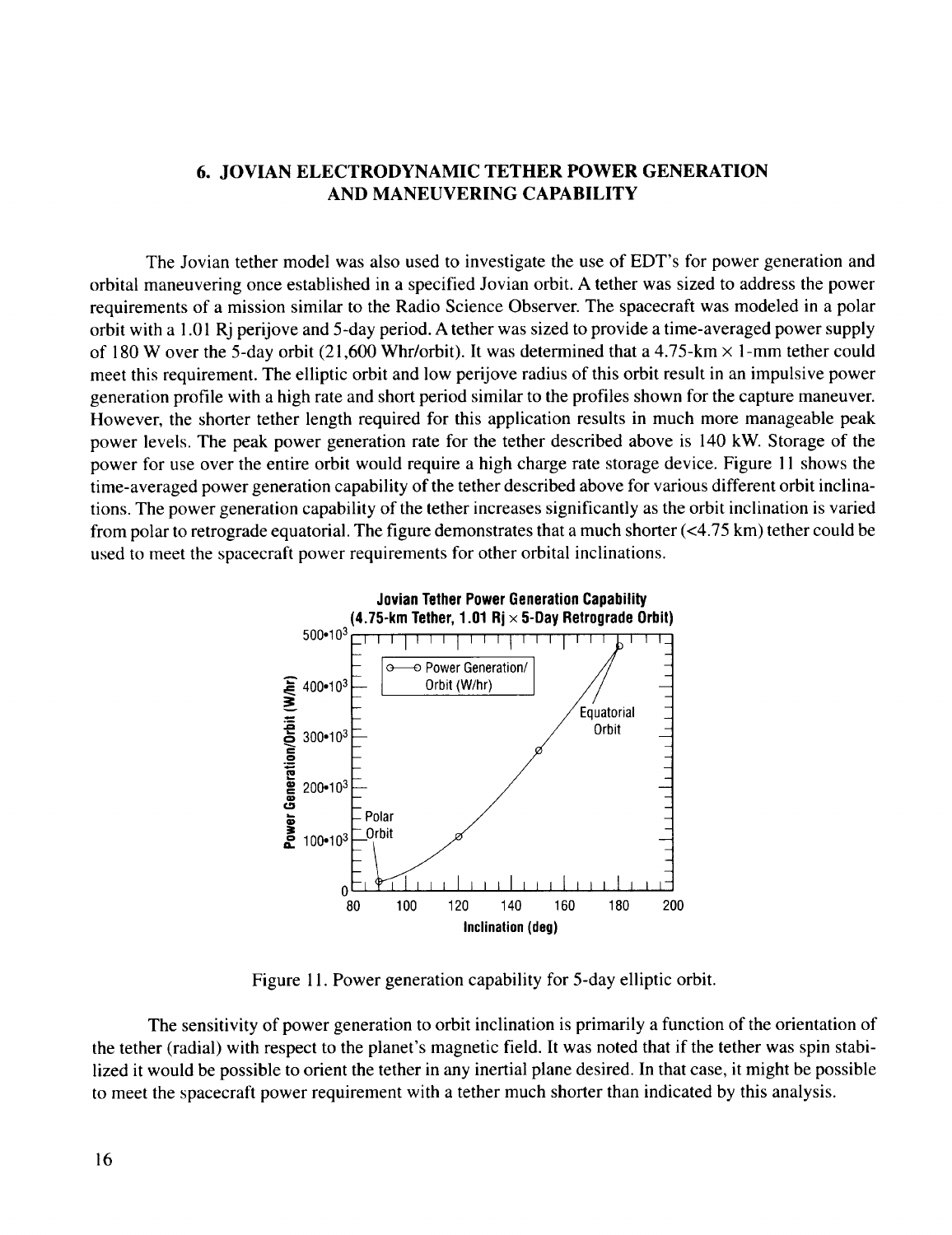Typically, EDT power generation results **in** a propulsive drag force, which affects the motion of the spacecraft. The propulsive force can be desirable or undesirable depending on the specific mission objectives. Figure 12 shows the effect of tether power generation over time on the 1.01 Rj  $\times$  5-day polar orbit used to size the power generation tether described above. The tether forces resulted in only a slight lowering of the apojove radius over the 100-day period simulated. It was also noted that the amount of apojove decay varied from orbit to orbit. This is possibly due to the inclination of the pole and the time phasing of different orbit passes with the rotation of the planet.



Figure 12. Effect of tether power generation forces on polar orbit.

The rapid rotation rate of Jupiter is one of the unique properties of the Jovian system that broadens the potential applications of EDT's for Jovian missions. For example, in a posigrade orbit the direction of the tether propulsive force can vary by as much as 180 degrees, depending on the altitude of the orbit. At high altitudes, the rotational velocity of the magnetic field dominates the relative velocity and, conversely, at low altitudes, the spacecraft velocity dominates the relative velocity.

The forces resulting from the EDT can be exploited for orbital maneuvering. The orbital maneuver capabilities of the 4.75-km tether are illustrated in figures 13 and 14. These figures were generated from the simulation results generated in the power generation study. Figure 13 shows the rate of apojove change predicted as a function of orbit inclination. A maximum rate of 1.15 Rj per orbit is predicted for the case of a retrograde equatorial orbit. The peak power generation rate corresponding to this maneuvering rate is 895 kW. Figure 14 shows the plane change rate generated by the 4.75-km tether on the 340-kg spacecraft. A maximum plane change rate of 0.041 degree per orbit is predicted. Thus, for the cases studied, it appears that the tether is much more effective in performing in-plane orbital maneuvers. This is probably due to the very high spacecraft velocities near perigee in the elliptic orbits studied. The tether would probably be more effective for plane changes in a low circular orbit.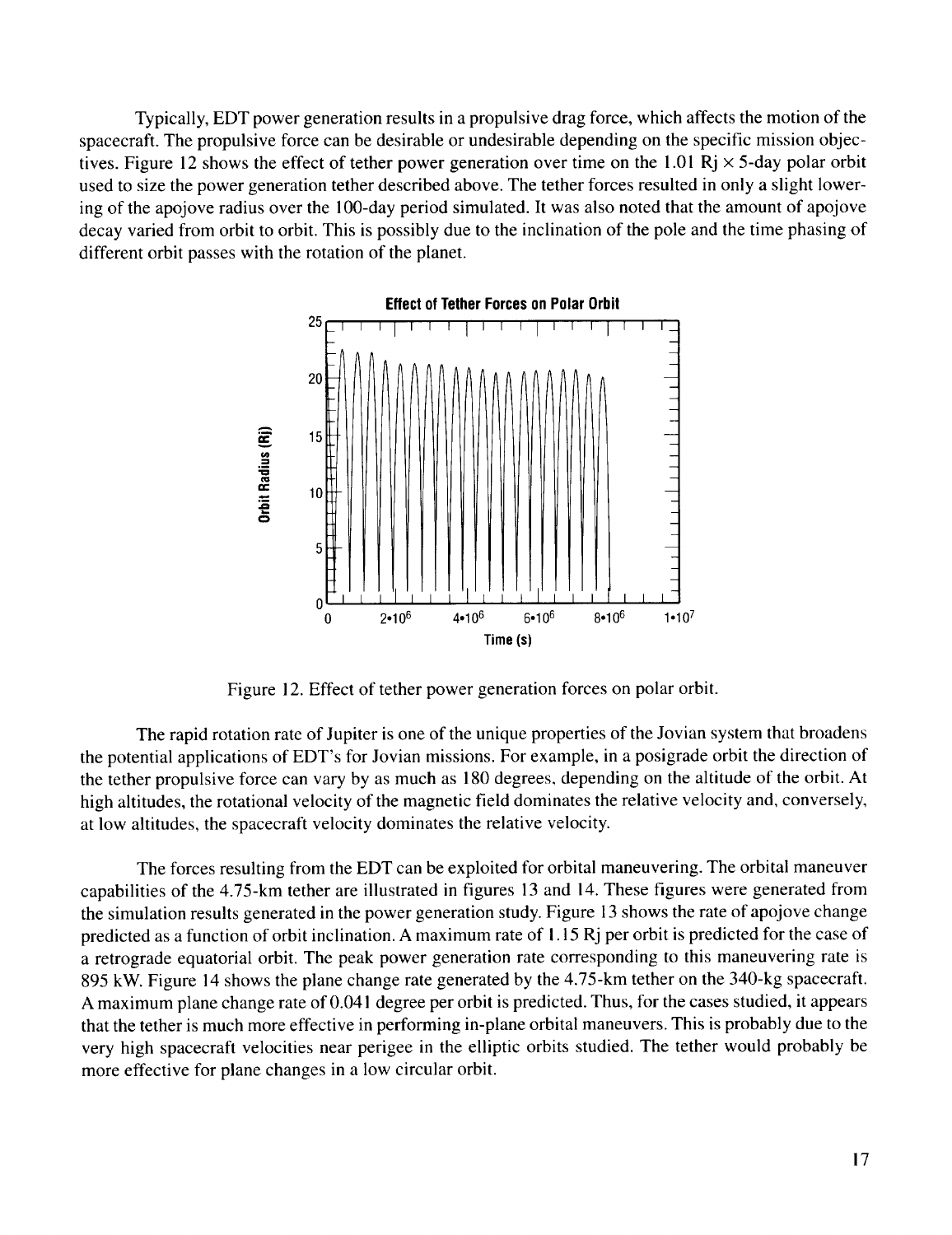

Figure 13. Tether orbital maneuvering capability for changing apojove.



Figure 14. Tether orbital maneuvering capability for plane change.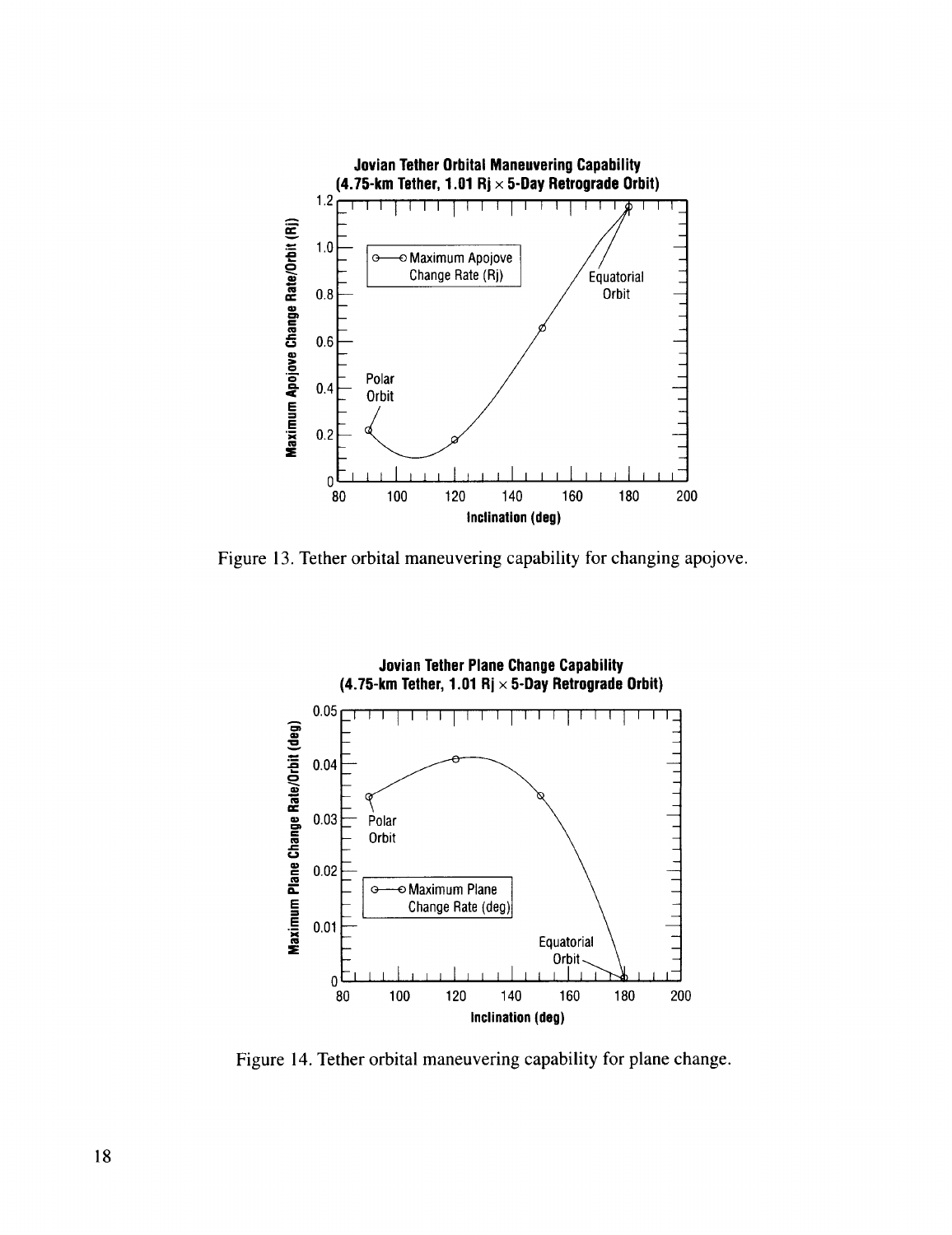#### **7. MISSION-SPECIFIC ISSUES**

#### **7.1 Gravity Gradient Forces**

In order to maintain tension in the tether sufficient to keep it vertical under the potentially tremendous forces experienced by operation near Jupiter, some mechanism other than gravity gradient stabilization must be used. In Earth-orbit gravity, gradient forces sufficient to keep the tether vertical and stable can be attained with relatively modest tether lengths and endmass weights. Due to the mass distribution of Jupiter, however, such forces are simply too weak.

One **approach** to keeping the tether **vertical** would be to **include a** stiffener to rigidize the tether after deployment. Another option would be to reevaluate the entire mission approach, making the tether an integral part of the design and potentially expanding the science scope of a mission to include multipoint science measurements using a rotating tether system and two small spacecraft. Such a system might look something like that illustrated in figure 15. The system's rotation keeps the tether from developing slack. This approach would also increase the potential science return because measurements could now be made in two places simultaneously, providing time-varying and spatially-varying time-coordinated observations.



Figure 15. A rotating spacecraft and tether system could be used to maintain tether tension.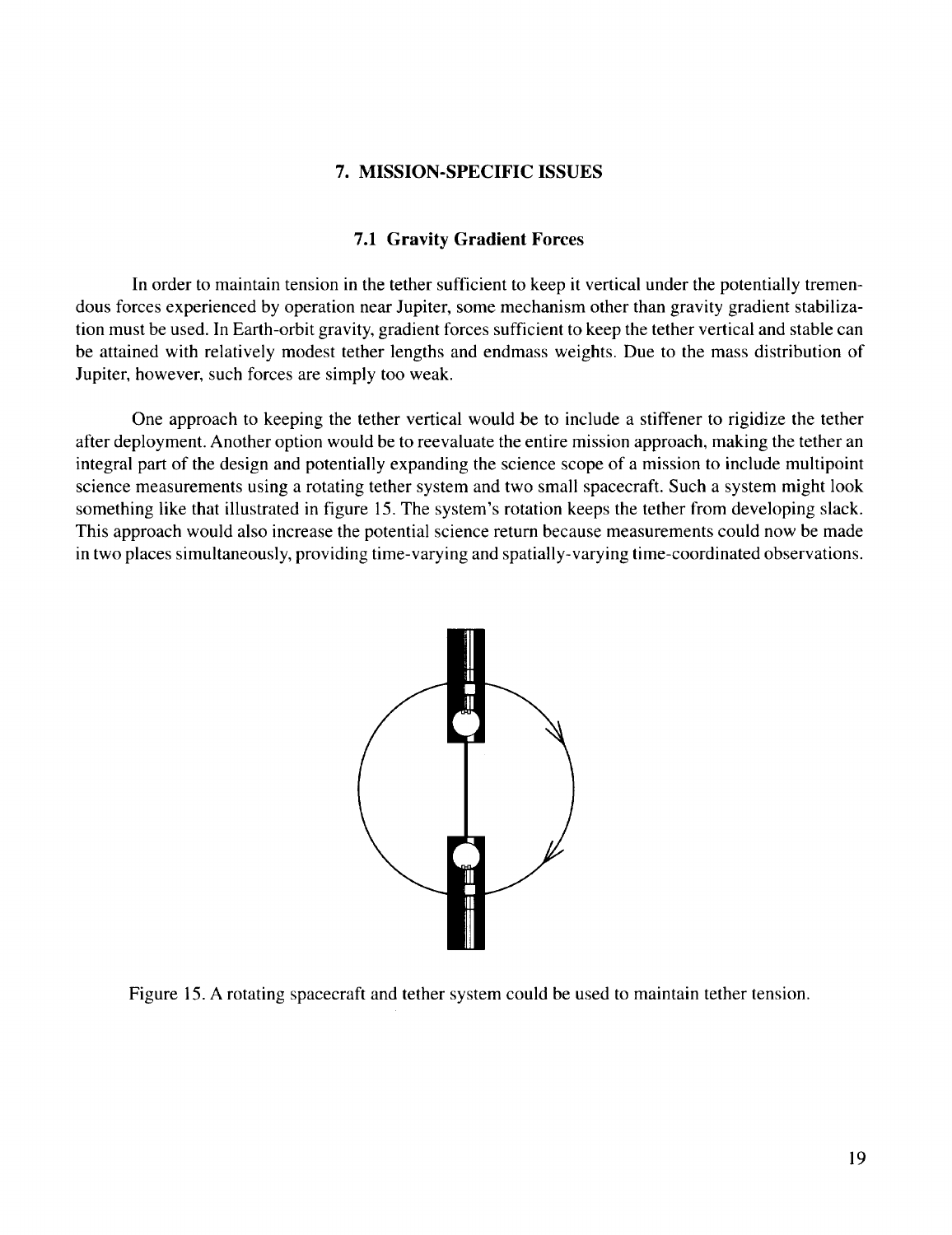#### **7.2 Micrometeoroid Threat**

The threat of severing the tether by collision with a micrometeoroid is very real, as is the case with all tethers operating in Earth orbit. With an impactor of one-third the tether diameter assumed to cause a cut, the probability of survival for tethers of 1- and 10-mm diameter is shown in figure 16. Impactor diameters of one-third and one-fifth the tether diameter were assessed.



Figure 16. The probability of survival for a single strand tether in near-Jovian space.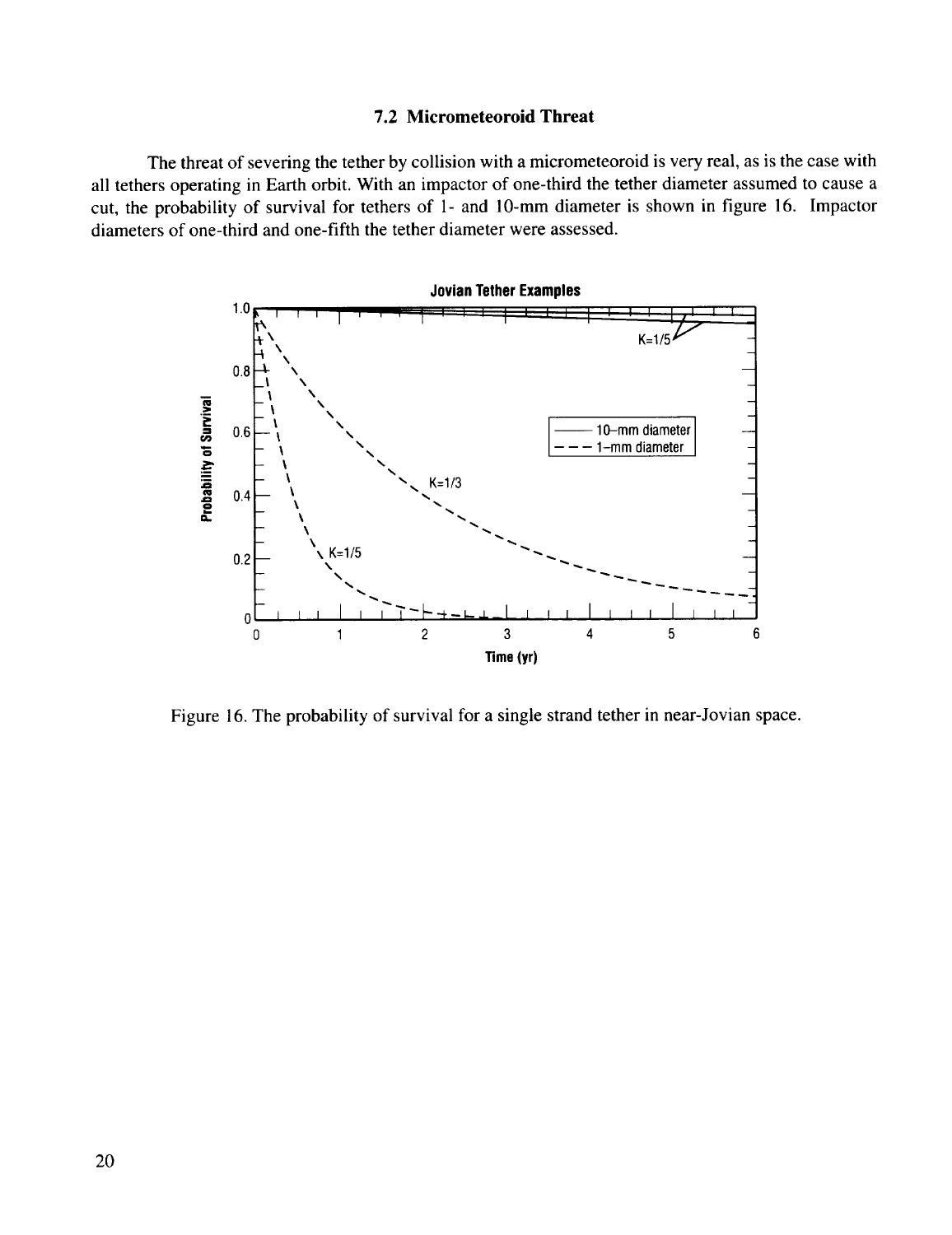#### **8. SUMMARY**

The use of EDT's in the Jovian system, as shown in the artist's concept (fig. 17), presents entirely new challenges and opportunities. In a circular orbit near the planet, it appears that induced tether voltages can reach as high as 50,000 V, currents can become greater than 20 **A,** power levels can reach over a million watts, and propulsive forces can reach higher than 50 N. Utilizing this tremendous power is clearly beyond current engineering capabilities.



Figure 17. Artist's concept of an electrodynamic tether-augmented spacecraft at Jupiter.

EDT's appear, on the basis of plasma physics, to be feasible for use in the Jovian magnetosphere. They also appear to present significant engineering challenges including:

- High levels of tether current mean that managing a spacecraft system's thermal budget is not simple.
- The complex geometry of forces that a tether would experience around Jupiter means that sophisticated control of tether current will be required in order to achieve specific mission orbital characteristics.
- The capture analysis illustrates the potential for reasonably sized tethers to generate significant propulsive forces and tremendous, megawatt-level power generation.
- The huge power levels predicted for the capture maneuver would require a relatively heavy tether system to handle the load. However, the weight of such a system could be justified for missions with very large power requirements.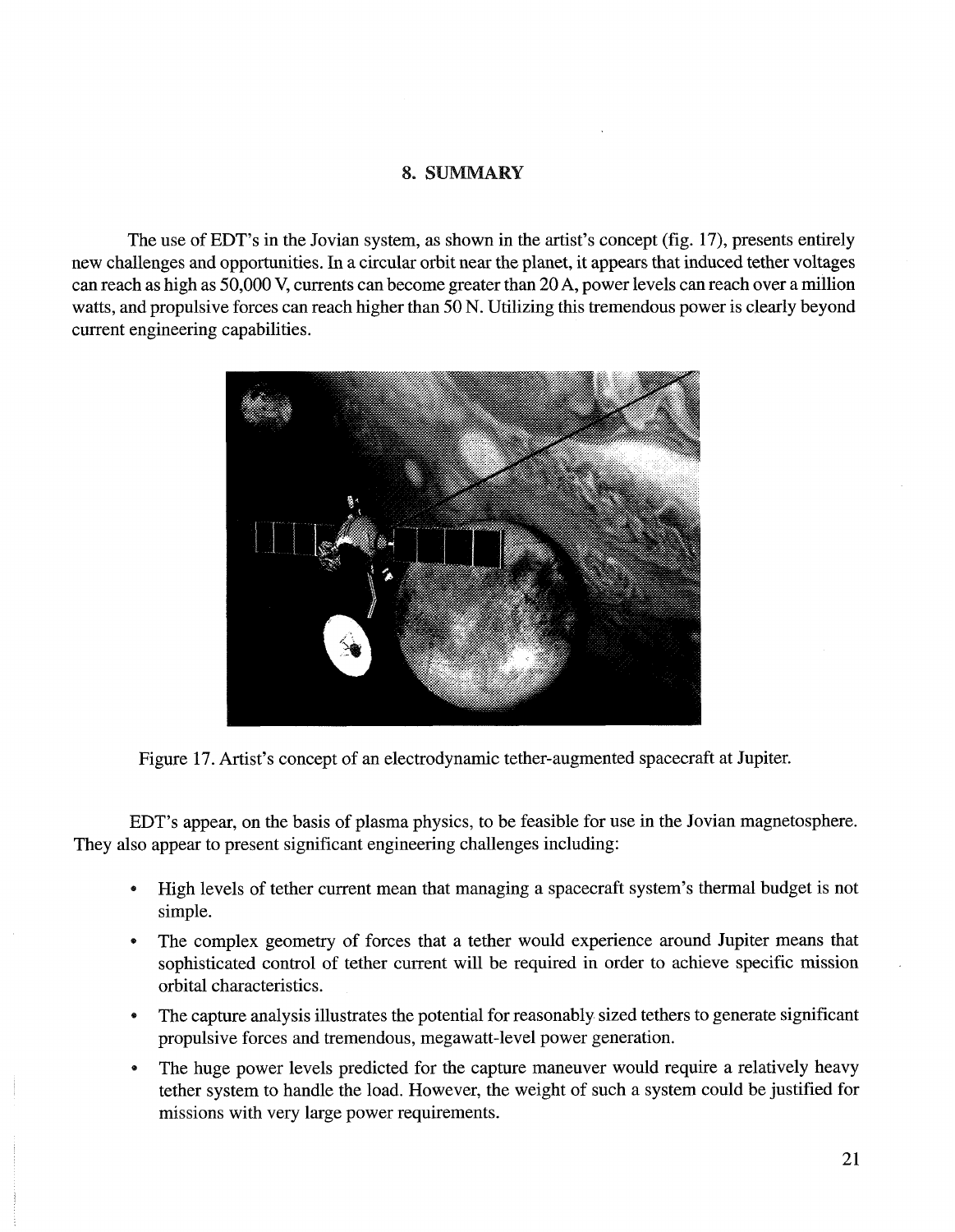- It also appears feasible that very short tethers  $(-1 \text{ km})$  could be utilized for generating substantial power and orbital maneuvering capabilities. Power generation via tether may provide a realistic alternative to RTG's.
- The issue of tether stability remains open. Gravity gradient forces at Jupiter are insufficient to maintain tether orientation and tension under these propulsive loads. Alternative configurations, including a rotating system, should be considered.
- Additional analyses should be performed to evaluate the behavior of a tether system in lower altitude, more circular orbits. In these types of orbits it would be possible to provide continuous power and propulsive forces without the requirement to deal with the very large peak levels generated in highly elliptic orbits.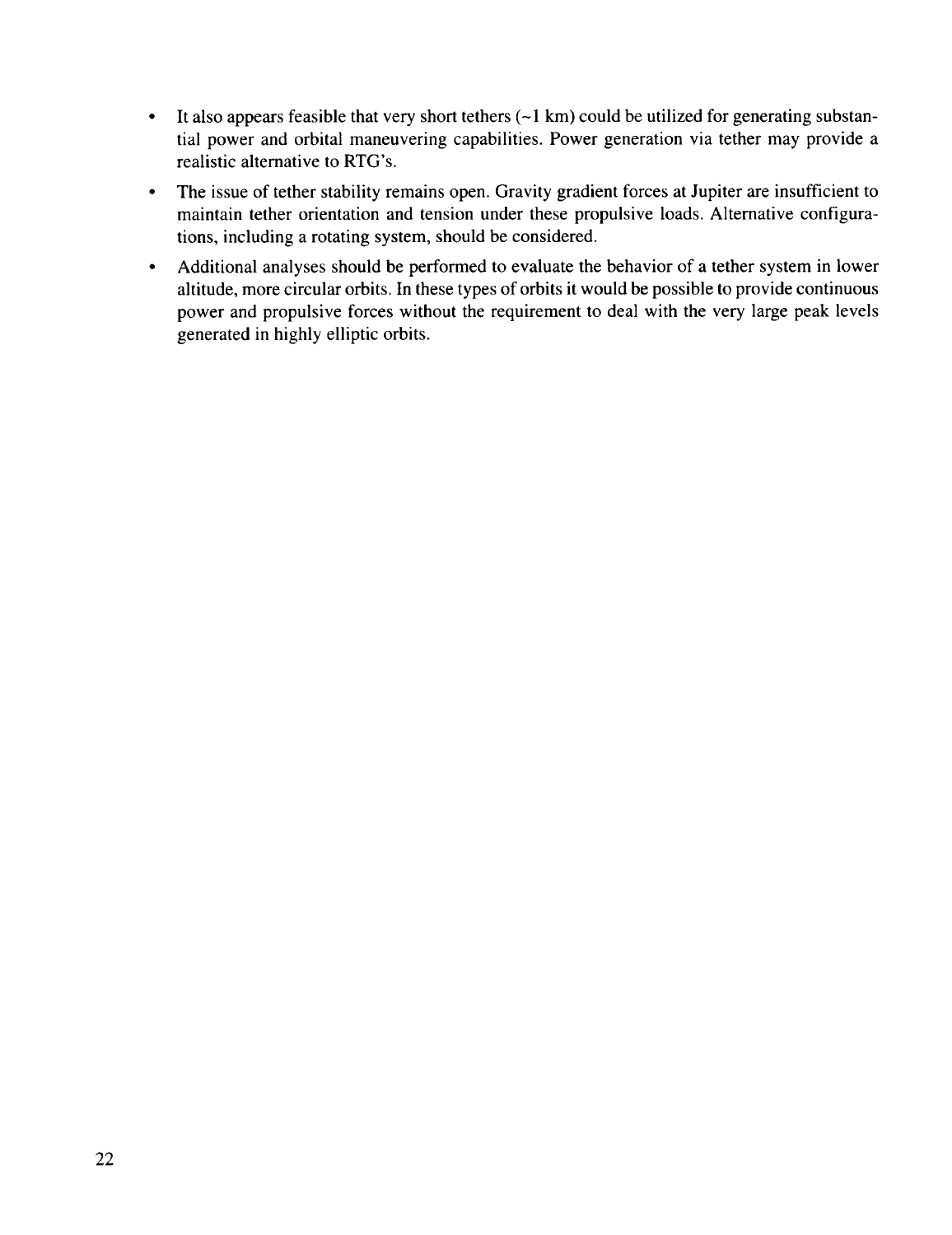# 9. **RECOMMENDATIONS**

Based **on** the study performed to evaluate **the** feasibility and merits of using an EDT for propulsion and power generation for a spacecraft in the Jovian system, recommendations are as follows:

- A more specific and detailed characterization of EDT performance for propulsion and power generation should be performed using mission-specific requirements.
- A rotating system with two spacecraft connected by a small-to-modest length tether should be investigated. This should be closely coordinated with the science investigation team to optimize both the tether engineering and the enhanced science return.
- Power management options should be examined in more detail to determine the limits of both the tether and the power system.
- A detailed dynamic simulation should be developed to thoroughly understand the unique dynamic environment at Jupiter.
- Better physics models describing the plasma environment at Jupiter should be obtained and integrated into the simulations.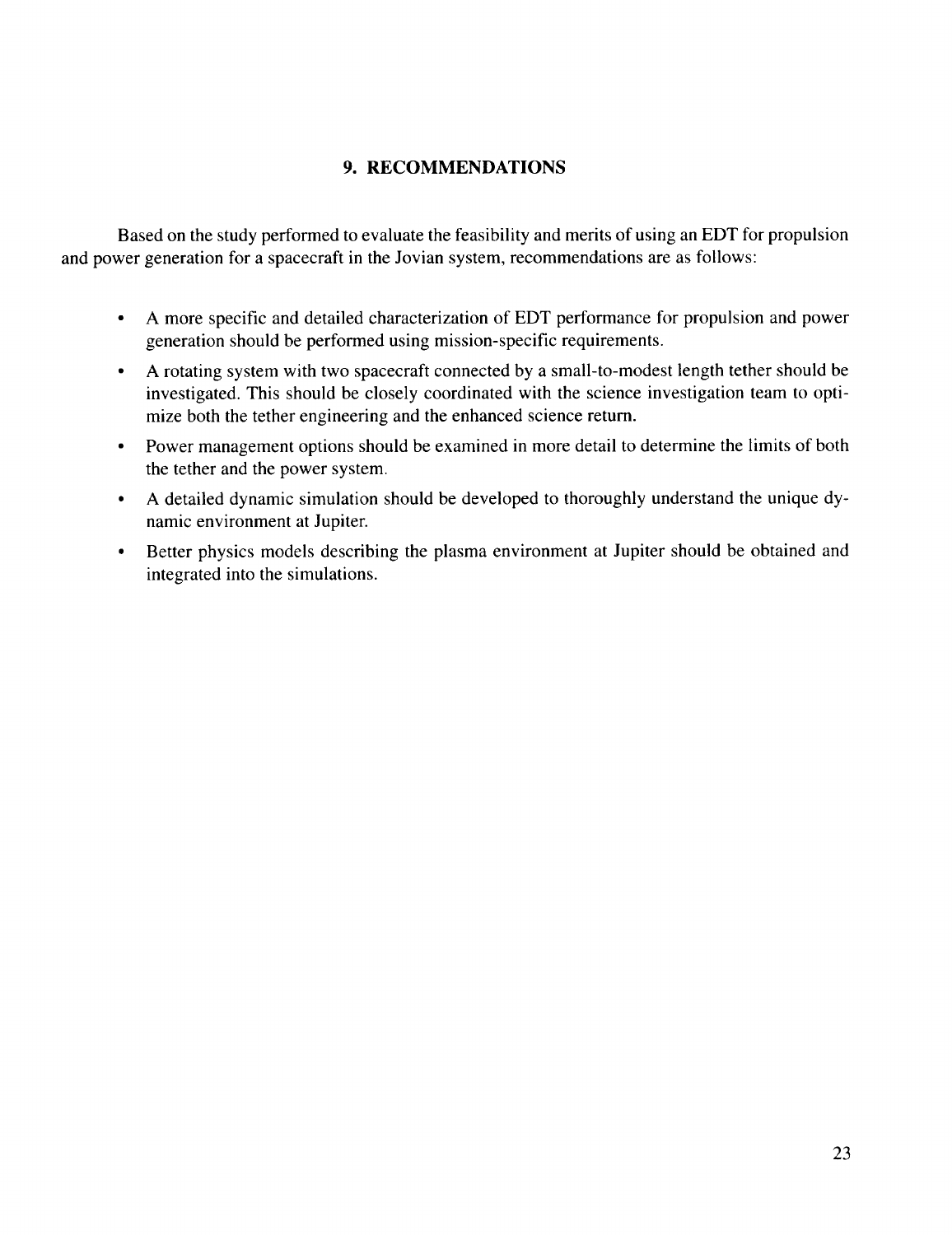#### **REFERENCES**

- 1. Johnson, L., et al.: "Electrodynamic Tethers for Reboost of the International Space Station and Spacecraft Propulsion," AIAA-96-4250, 1996 AIAA Space Program and Technologies Conference, Huntsville, AL, September 24-26, 1996.
- 2. Parker, L.W.; and Murphy, B.L.: "Potential Buildup of an Electron-Emitting Ionospheric Satellite," Journal of Geophysical Research, Vol. 72, pp. 1631-1636, 1967.
- 3. Sanmartin, J.R.; Martinez-Sanchez, M.; and Ahedo, E.: "Bare Wire Anodes for Electrodynamic Tethers," Journal of Propulsion and Power, Vol. 9, pp. 353-360, 1993.
- 4. Khurana, K.K.: "Euler Potential Models of Jupiter's Magnetospheric Field," Journal of Geophysical Research, Vol. 102, pp. 11295-11306, 1997.
- 5. Bagenal, F.: "Empirical Model of the Io Plasma Torus: Voyager Measurements," Journal of Geophysical Research, Vol. 99, pp. 11043-11062, 1994.
- **6.** Shiah, A.; Hwang, K.S.; Wu, S.T.; and Stone, N.H.: "Three-Dimensional Simulation of Current Collection in Space," Planet. Space Sci., Vol. 45, pp. 475-482, 1997.
- 7. Kliore, A.J.; Hinson, D.P.; Flasar, EM.; Nagy, A.E; and Cravens, T.E.: "The Ionosphere of Europa From Galileo Radio Occultations," Science, Vol. 277, pp. 355-358, 1977.
- 8. Spilker, T.: "Jupiter Close Polar Orbiters: Preliminary Mission Studies," Outer Planets Science Working Group Meeting Summary, September 26, 1995.